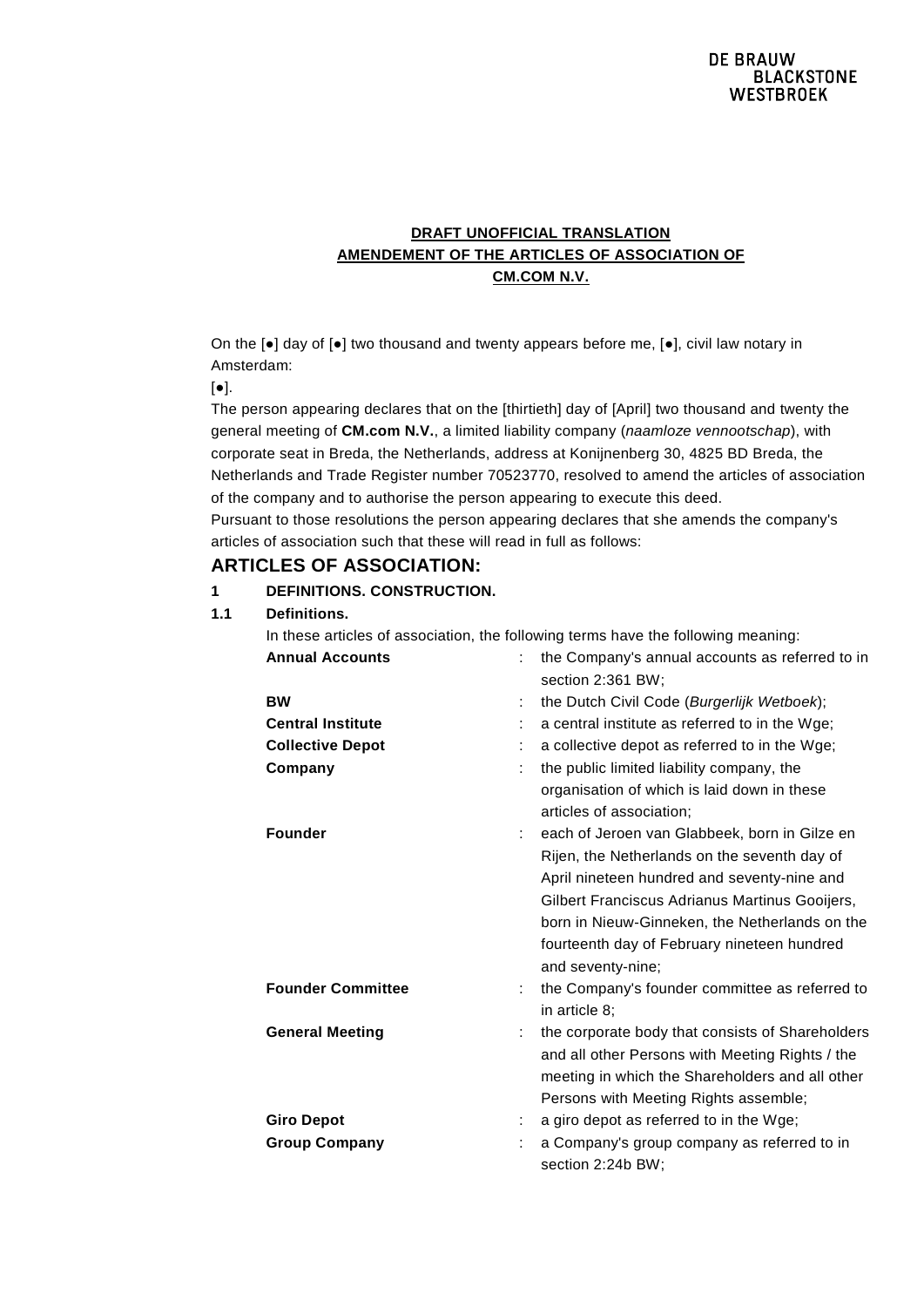| <b>Intermediary</b>                | $\ddot{\phantom{a}}$ | an intermediary as referred to in the Wge;                                                                                                                                           |
|------------------------------------|----------------------|--------------------------------------------------------------------------------------------------------------------------------------------------------------------------------------|
| <b>Management Board</b>            | t                    | the Company's management board;                                                                                                                                                      |
| <b>Managing Director</b>           | ÷                    | a member of the Management Board;                                                                                                                                                    |
| <b>Management Report</b>           | ÷                    | the Company's management report as referred<br>to in section 2:391 BW;                                                                                                               |
| <b>Meeting Rights</b>              | ÷                    | the right, either in person or by proxy authorised<br>in writing, to attend and address the General<br>Meeting;                                                                      |
| <b>Persons with Meeting Rights</b> | ÷                    | Shareholders as well as holders of a right of<br>usufruct with Meeting Rights and holders of a<br>right of pledge with Meeting Rights, subject to<br>article 9.4.1;                  |
| <b>Persons with Voting Rights</b>  | ÷.                   | Shareholders with voting rights as well as<br>holders of a right of usufruct with voting rights<br>and holders of a right of pledge with voting<br>rights, subject to article 9.4.1; |
| <b>Record Date</b>                 | ÷                    | the twenty-eighth day prior to a General                                                                                                                                             |
|                                    |                      | Meeting, or such other day as prescribed by law;                                                                                                                                     |
| <b>Shareholder</b>                 | ÷                    | a holder of one or more Shares;                                                                                                                                                      |
| <b>Share</b>                       | t                    | a share in the Company's share capital;                                                                                                                                              |
| <b>Subsidiary</b>                  | $\ddot{\phantom{a}}$ | a Company's subsidiary as referred to in section<br>2:24a BW;                                                                                                                        |
| <b>Supervisory Board</b>           | ÷                    | the Company's supervisory board;                                                                                                                                                     |
| <b>Supervisory Director</b>        | ÷                    | a member of the Supervisory Board; and                                                                                                                                               |
| Wge                                |                      | the Dutch Act on Securities Transactions by Giro<br>(Wet giraal effectenverkeer).                                                                                                    |

# **1.2 Construction.**

- 1.2.1 A message in writing means a message transmitted by letter, by telecopier, by e-mail or by any other means of electronic communication provided the relevant message or document is legible and reproducible, and the term written is to be construed accordingly.
- 1.2.2 The Founder Committee, the General Meeting, the Management Board and the Supervisory Board.

# **2 NAME, CORPORATE SEAT AND OBJECTS.**

# **2.1 Name. Corporate seat.**

- 2.1.1 The name of the Company is CM.com N.V.
- 2.1.2 Its corporate seat is in Breda, the Netherlands.

# **2.2 Objects.**

The Company's objects are:

- (a) to incorporate, participate in and conduct the management of other companies and enterprises;
- (b) to render administrative, technical, financial, economic or managerial services to other companies, persons and enterprises;
- (c) to acquire, dispose of, manage and utilize real property, personal property and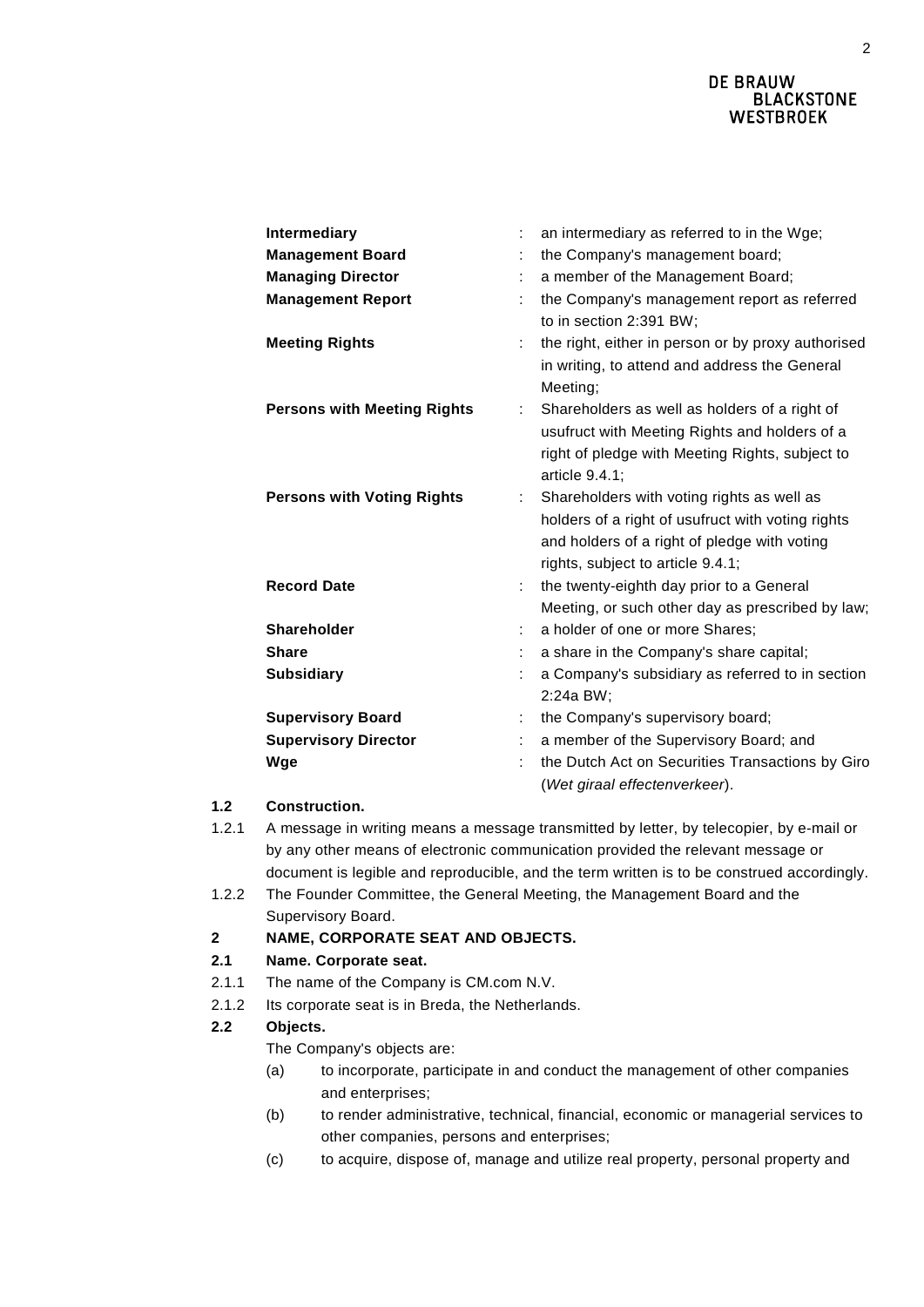other goods, including patents, trademark rights, licenses, permits and other industrial property rights;

- (d) to borrow, to lend and to raise funds, including the issue of bonds, promissory notes or other financial instruments and to enter into agreements in connection with aforementioned activities; and
- (e) to grant guarantees, to bind the Company and to pledge or otherwise encumber its assets for obligations of the Company, Subsidiaries and third parties, and to do all that is connected therewith or may be conducive thereto, all to be interpreted in the broadest sense of the words.

# **3 SHARE CAPITAL AND SHARES.**

# **3.1 Share structure.**

- 3.1.1 The authorised share capital of the Company amounts to six million six hundred thousand euro (EUR 6,600,000) and is divided into one hundred ten million (110,000,000) Shares each with a nominal value of six eurocent (EUR 0.06).
- 3.1.2 The Shares are in registered form and numbered consecutively from 1 onwards.
- 3.1.3 No share certificates are or may be issued.

# **3.2 Issue of Shares.**

- <span id="page-2-0"></span>3.2.1 Shares are issued pursuant to a resolution of the Management Board if the Management Board has been authorised to do so by a resolution of the General Meeting for a specific period with due observance of applicable statutory provisions. This resolution of the General Meeting must state how many Shares may be issued. The authorisation may be extended by specific consecutive periods with due observance of applicable statutory provisions. Unless otherwise stipulated at its grant, the authorisation may not be withdrawn. A resolution of the Management Board to issue Shares requires the approval of the Supervisory Board.
- <span id="page-2-1"></span>3.2.2 If and insofar as the Management Board is not authorised as referred to in article [3.2.1,](#page-2-0) the General Meeting may resolve to issue Shares.
- 3.2.3 Articles [3.2.1](#page-2-0) and [3.2.2](#page-2-1) equally apply to a grant of rights to subscribe for Shares, but do not apply to an issue of Shares to a person exercising a previously acquired right to subscribe for Shares.
- 3.2.4 Upon issue of a Share, the Company may effectuate the transfer for the purpose of incorporation in a Giro Depot and a Collective Depot respectively, without cooperation of other participants or the cooperation of other Intermediaries. That transfer will be effected by the Company entering the Share in the register of Shareholders in the name of the Central Institute or the Intermediary, thereby stating the fact that the Share has become part of a Giro Depot or a Collective Depot and setting out the other details as referred to in article [6.1.3,](#page-5-0) and by the Central Institute or the Intermediary accepting the transfer.

# **3.3 Payment for Shares.**

- 3.3.1 Shares may only be issued against payment of the nominal value and in accordance with sections 2:80, 2:80a and 2:80b BW.
- 3.3.2 Payment on Shares must be made in cash, unless an alternative contribution has been agreed. Payment other than in cash must be made in accordance with the provisions in section 2:94b BW.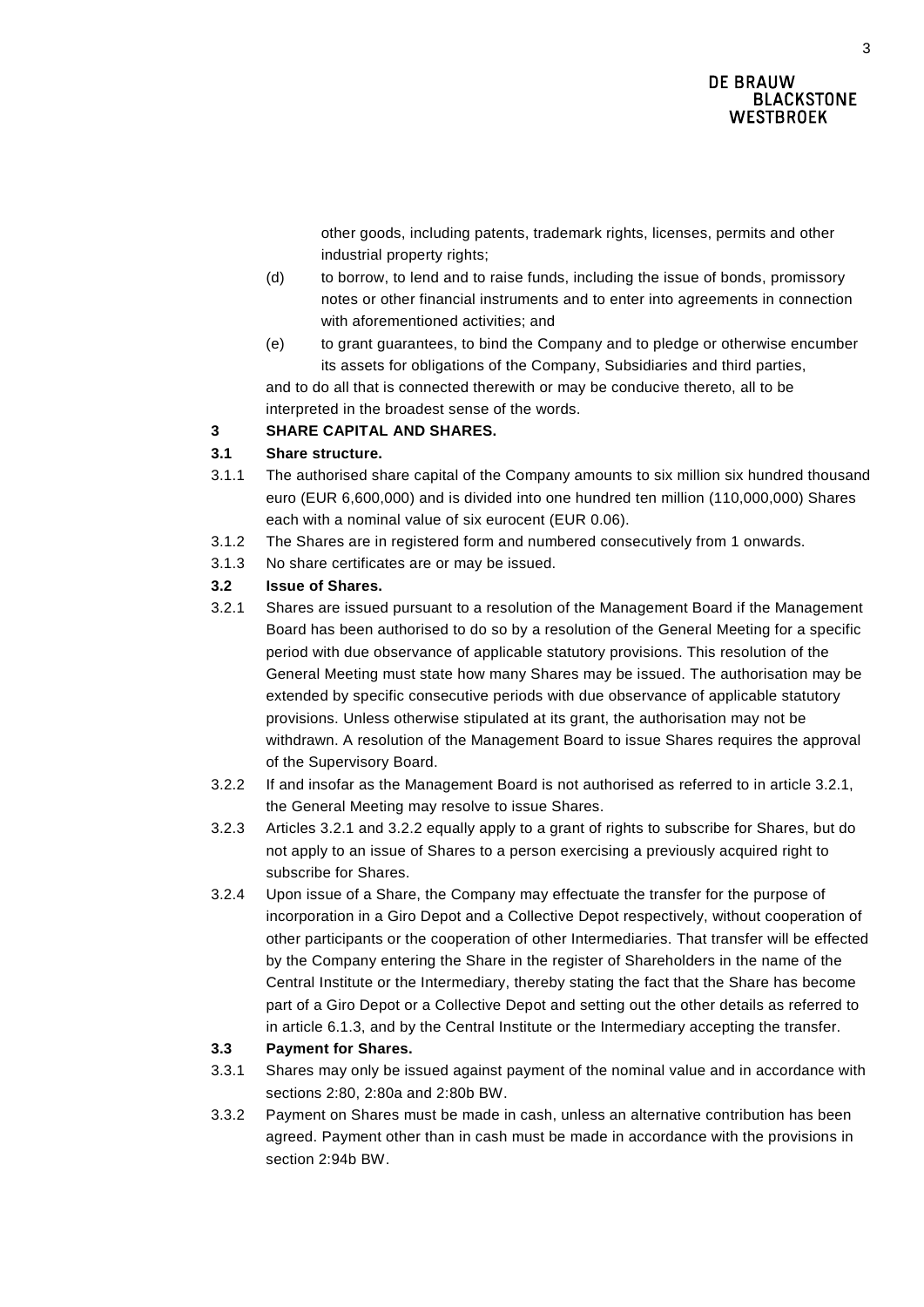- 3.3.3 Payment may be made in a foreign currency subject to the Company's consent and in accordance with section 2:80a(3) BW.
- 3.3.4 The Management Board may, subject to the approval of the Supervisory Board, perform legal acts as referred to in section 2:94 BW without the prior approval of the General Meeting.

# **3.4 Pre-emptive rights.**

- 3.4.1 Upon the issue of Shares, each Shareholder has a pre-emptive right in proportion to the aggregate amount of its Shares. This pre-emptive right does not apply to Shares that are issued:
	- (a) to employees of the Company or of a Group Company;
	- (b) against payment other than in cash; or
	- (c) to a person exercising a previously acquired right to subscribe for Shares.
- <span id="page-3-0"></span>3.4.2 The Management Board may resolve to restrict or exclude pre-emptive rights if and insofar as the Management Board has been authorised to do so by the General Meeting for a specific period with due observance of applicable statutory provisions. This designation may be extended by specific consecutive periods with due observance of applicable statutory provisions. Unless otherwise stipulated at its grant, the authorisation cannot be withdrawn. A resolution of the Management Board to restrict or exclude preemptive rights requires the approval of the Supervisory Board.
- 3.4.3 If and insofar as the Management Board is not authorised as referred to in article [3.4.2,](#page-3-0) pre-emptive rights may be limited or excluded by a resolution of the General Meeting.
- 3.4.4 Subject to section 2:96a BW, when adopting a resolution to issue Shares, the General Meeting or the Management Board, subject to approval of the Supervisory Board determines how and during which period these pre-emptive rights may be exercised.
- 3.4.5 This article equally applies to a grant of rights to subscribe for Shares.

# <span id="page-3-1"></span>**3.5 Joint ownership.**

In the event that a Share, a right of pledge, or a right of usufruct on Shares is part of a community property, the Company shall be entitled to demand that the joint owners may only exercise the associated rights through one person to be jointly appointed by them in writing. The preceding sentence does not apply to a Giro Depot or a Collective Depot which includes Shares.

The Management Board may, whether or not subject to certain conditions, grant an exemption from the first sentence of this article [3.5.](#page-3-1)

# **4 OWN SHARES AND CAPITAL REDUCTION.**

# **4.1 Share repurchase. Disposal of Shares.**

- <span id="page-3-2"></span>4.1.1 The Company may repurchase Shares against payment if and insofar as the General Meeting has authorised the Management Board to do so subject to the approval of the Supervisory Board and with due observance of other applicable statutory provisions. This authorisation is valid for a specific period with due observance of applicable statutory provisions. The General Meeting determines in its authorisation how many Shares the Company may repurchase, in what manner and at what price range. Repurchase by the Company of partially paid-up Shares is null and void.
- 4.1.2 The authorisation of the General Meeting as referred to in article [4.1.1](#page-3-2) is not required if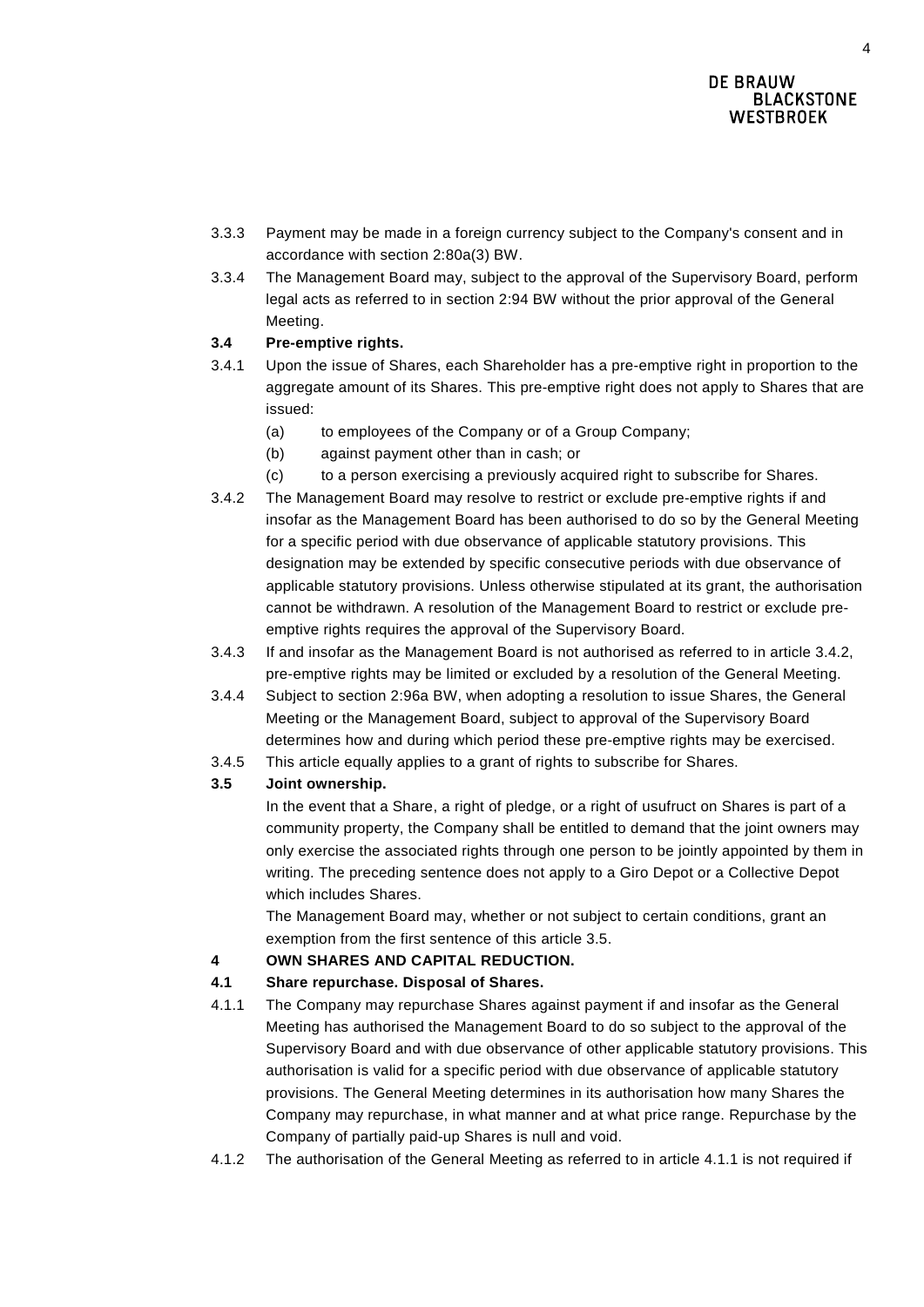the Company repurchases fully paid-up Shares for the purpose of transferring these Shares to employees of the Company or of a Group Company under any applicable equity plan, provided that the Shares are quoted on an official list of a stock exchange.

4.1.3 The resolution of the Management Board to repurchase Shares or to dispose of Shares is subject to the approval of the Supervisory Board.

# **4.2 Capital reduction.**

- 4.2.1 The General Meeting may, but only at the proposal of the Management Board that has been approved by the Supervisory Board, resolve to reduce the Company's issued capital:
	- (a) by cancellation of Shares; or
	- (b) by reducing the nominal value of Shares by amendment of the articles of association.

The Shares in respect of which such resolution is passed must be designated therein and provisions for the implementation of such resolution must be made therein.

- 4.2.2 A resolution to cancel Shares can only relate to Shares held by the Company itself or of which it holds the depositary receipts.
- 4.2.3 Reduction of the nominal value of the Shares without repayment and without release from the obligation to pay up the Shares shall take place proportionately on all Shares of the same class. The requirement of proportion may be deviated from with the consent of all Shareholders concerned.
- 4.2.4 Partial repayment on Shares or release from the obligation to make payments will only be possible for the purpose of execution of a resolution to reduce the nominal value of the Shares. Such repayment or release shall take place with regard to all Shares.

# **5 TRANSFER OF SHARES.**

# **5.1 Transfer of Shares.**

- 5.1.1 The transfer of rights a Shareholder holds with regard to Shares included in a Giro Depot or a Collective Depot takes place in accordance with the provisions of the Wge.
- <span id="page-4-1"></span>5.1.2 Subject to article [5.1.4,](#page-4-0) the transfer of a Share requires a deed executed for that purpose and, save in the event that the Company itself is a party to the transaction, written acknowledgement by the Company of the transfer. Service of notice of the transfer deed or of a certified notarial copy or extract of that deed on the Company will be the equivalent of acknowledgement as stated in this article [5.1.2.](#page-4-1)
- 5.1.3 If a Share is transferred for the purpose of inclusion in a Collective Depot, the transfer shall be accepted by the relevant Intermediary. If a Share is transferred for inclusion in a Giro Depot, the Central Institute shall accept the transfer. The transfer and acceptance may take place without the cooperation of the other participants in the Collective Depot and without the cooperation of other Intermediaries.
- <span id="page-4-0"></span>5.1.4 Delivery (*uitlevering*) of Shares included in a Collective Depot or the Giro Depot may only take place with due observance of the provisions of section 26 and section 45 Wge.
- 5.1.5 An Intermediary may transfer Shares for the purpose of inclusion in the Giro Depot and, to the extent that delivery may take place, deliver from the Collective Depot without the cooperation of the other participants. The Central Institute may, to the extent that delivery may take place, deliver from a Giro Depot for inclusion in a Collective Depot without the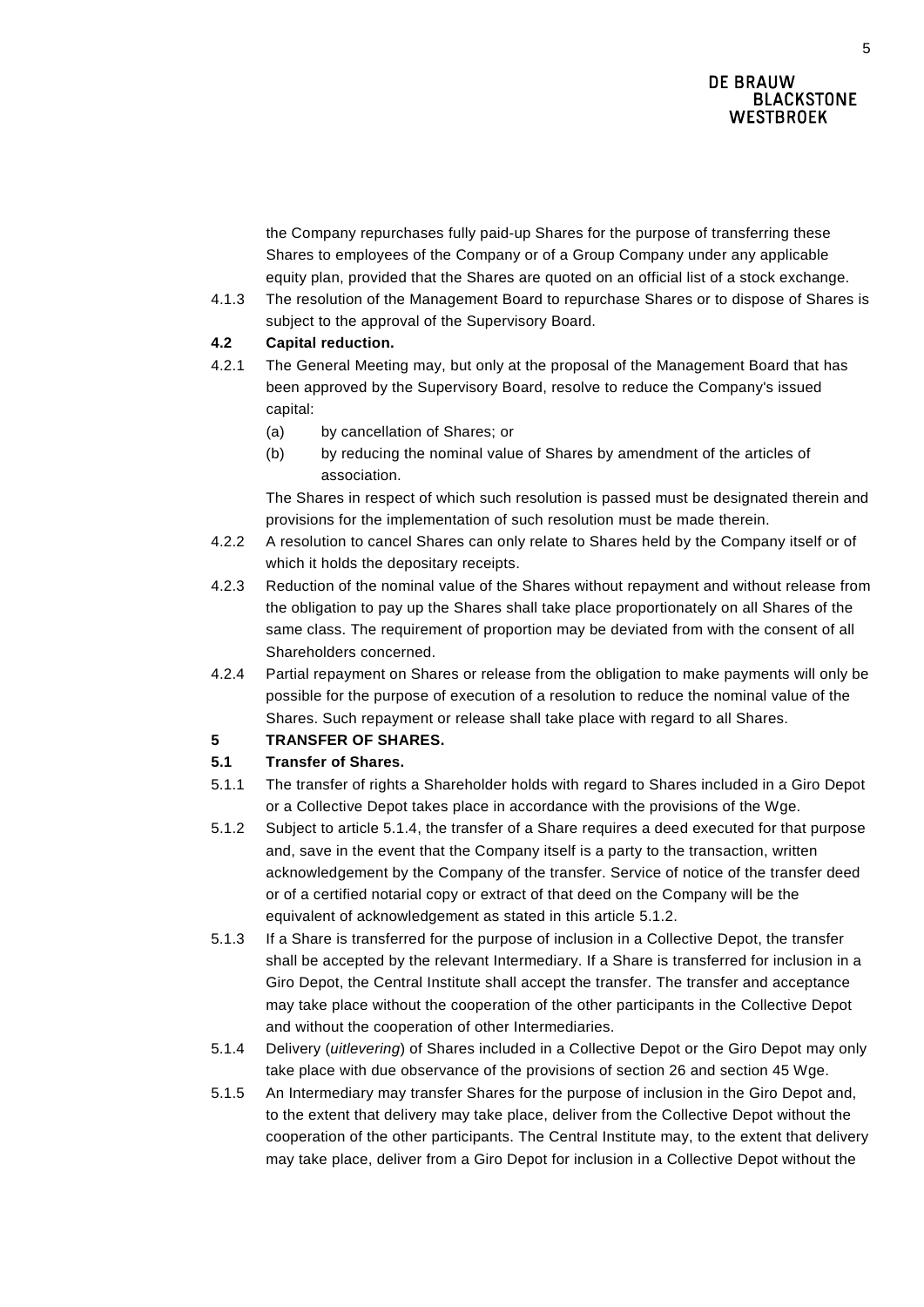cooperation of any other participants.

5.1.6 Article [5.1.2](#page-4-1) applies *mutatis mutandis* to the creation of a right of pledge or right of usufruct on a Share, provided that a right of pledge may also be created without acknowledgement by or service of notice on the Company, subject to the relevant provisions of the law.

# **6 SHAREHOLDERS REGISTER AND LIMITED RIGHTS ON SHARES.**

# **6.1 Shareholders register.**

- 6.1.1 The Management Board must keep a shareholders register. The shareholders register must be regularly updated.
- <span id="page-5-1"></span>6.1.2 Each Shareholder's name, address and further information as required by law or considered appropriate by the Management Board are recorded in the shareholders register.
- <span id="page-5-0"></span>6.1.3 If Shares are included in (i) a Collective Depot kept by an Intermediary of which such Shares form part or (ii) a Giro Depot kept by a Central Institute of which such Shares form part, the name and address of the relevant Intermediary or Central Institute shall be entered in the shareholders register, which shall further include (a) the date on which such Shares became part of a Collective Depot or a Giro Depot, (b) the date of acknowledgement or of giving of notice to and (c) the paid-up amount on each such Share.
- 6.1.4 The shareholders register shall be kept at the offices of the Company. Part of the register may be kept outside the Netherlands in order to comply with foreign legislation or with requirements made by a foreign stock exchange.
- <span id="page-5-2"></span>6.1.5 If a Shareholder so requests, the Management Board provides the Shareholder, free of charge, with written evidence of the information in the register concerning the Shares registered in the Shareholder's name.
- 6.1.6 The provisions in articles [6.1.2](#page-5-1) and [6.1.5](#page-5-2) equally apply to holders of a right of usufruct or right of pledge on one or more Shares, with the exception of a holder of a right of pledge as referred to in section 2:86c(4) BW.

# **6.2 Right of pledge.**

- 6.2.1 Shares may be pledged.
- 6.2.2 If a Share is encumbered with a right of pledge, the voting rights attached to that Share shall vest in the Shareholder, unless at the creation of the pledge the voting rights have been granted to the pledgee. Holders of a right of pledge with voting rights have Meeting Rights.
- 6.2.3 Shareholders who as a result of a right of pledge do not have voting rights have Meeting Rights. Holders of a right of pledge without voting rights do not have Meeting Rights.

# **6.3 Right of usufruct.**

- 6.3.1 A right of usufruct may be created on Shares.
- 6.3.2 If a right of usufruct has been created on a Share, the Shareholder holds the voting rights attached to that Share, unless at the creation of the right of usufruct the voting rights were granted to the holder of the right of usufruct. In the case of a right of usufruct as referred to in articles 4:19 BW and 4:21 BW, the holder of the right of usufruct holds the voting rights attached to that Share, unless otherwise provided pursuant to article 4:23(4)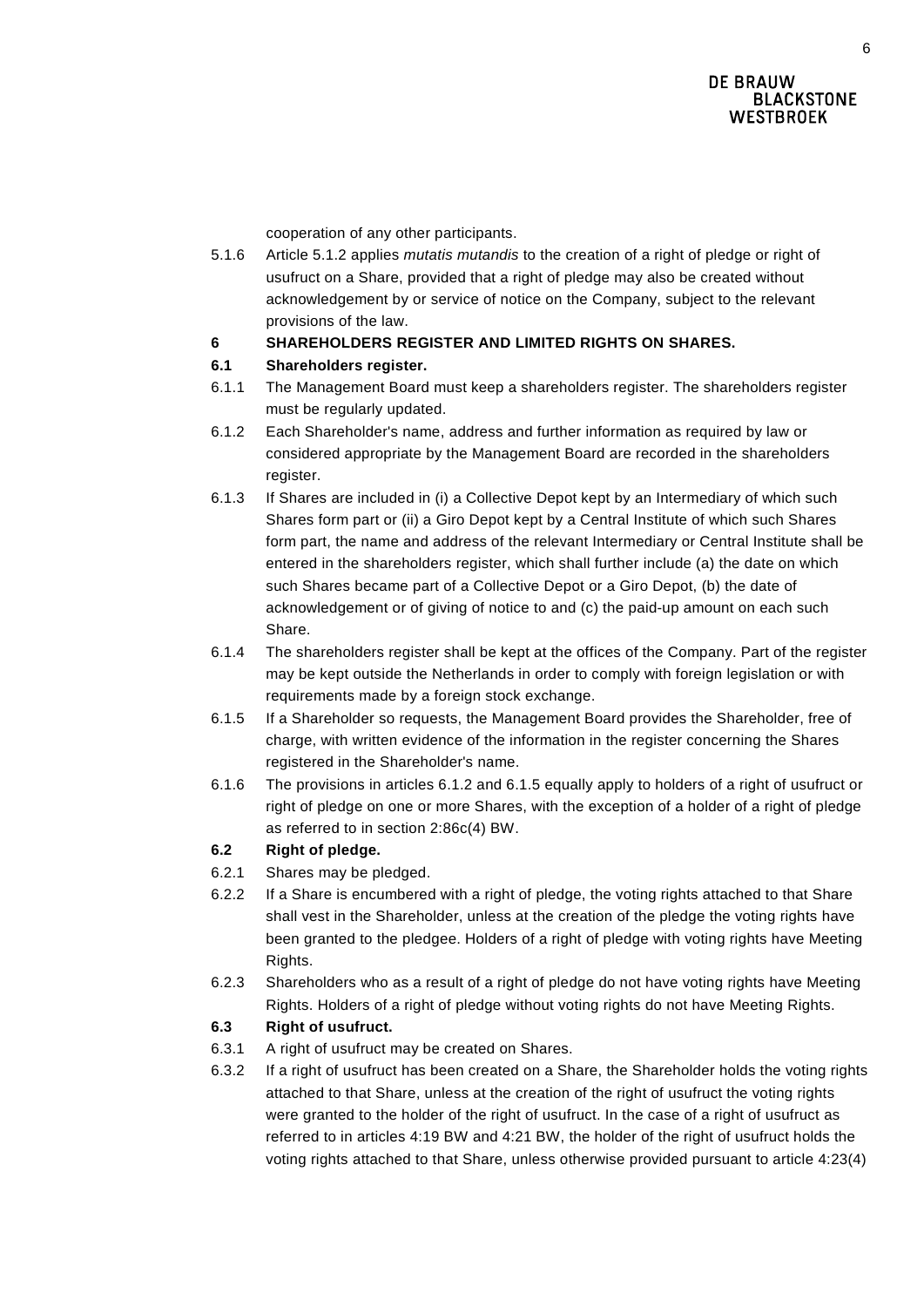BW.

- 6.3.3 Shareholders who have no voting rights as a result of a right of usufruct have Meeting Rights. Holders of a right of usufruct without voting rights do not have Meeting Rights.
- **7 MANAGEMENT AND SUPERVISION.**

# **7.1 Management Board. Supervisory Board.**

- 7.1.1 Managing Directors shall duly perform their duties towards the Company. In fulfilling their duties, the Managing Directors shall serve the interests of the Company and its associated business enterprise.
- 7.1.2 The Supervisory Board supervises the policy of the Management Board and the general course of business within the Company and its associated business enterprise. The Supervisory Board provides advice to the Management Board. In fulfilling their duties, the Supervisory Directors shall serve the interests of the Company and its associated business enterprise.
- 7.1.3 The Management Board shall provide the Supervisory Board timely with all information necessary for the exercise of the duties of the Supervisory Board.
- **7.2 Management Board: appointment, suspension and dismissal.**
- 7.2.1 The Supervisory Board is authorised to determine the number of Managing Directors. A resolution of the Supervisory Board to determine the number of Managing Directors requires the approval of the Founder Committee, if installed.
- 7.2.2 Managing Directors are appointed by the General Meeting on a binding nomination by the Supervisory Board. The binding nomination shall be included in the notice of the General Meeting at which the appointment shall be considered.
- 7.2.3 The General Meeting may at all times overrule a binding nomination by the Supervisory Board for the appointment of a Managing Director by a resolution adopted with a two/thirds (2/3) majority of the votes cast, representing more than one half (1/2) of the issued share capital.

If a binding nomination for the appointment of a Managing Director is overruled, the Supervisory Board shall make a new binding nomination for the appointment of a Managing Director which shall be presented at a new General Meeting. If the second binding nomination has been overruled in accordance with the first sentence of this article 7.2.3, the General Meeting shall be free to appoint a person to fill the vacancy in the Management Board.

- <span id="page-6-0"></span>7.2.4 A Managing Director shall be appointed for a term lapsing ultimately at the end of the annual General Meeting held in the fourth year after the year of his or her appointment, unless specified otherwise in the nomination for his or her appointment. A Managing Director may be re-appointed with due observance of this article [7.2.4.](#page-6-0) In deviation from this article [7.2.4,](#page-6-0) a Founder may be appointed and re-appointed as Managing Director for an indefinite period of time.
- 7.2.5 Managing Directors may at all times be suspended or dismissed by the General Meeting. A resolution of the General Meeting to suspend or dismiss a Managing Director who is a Founder, requires a resolution adopted with a two/thirds (2/3) majority of the votes cast, representing more than one half (1/2) of the issued share capital.
- 7.2.6 The Supervisory Board may at any time suspend a Managing Director. A suspension by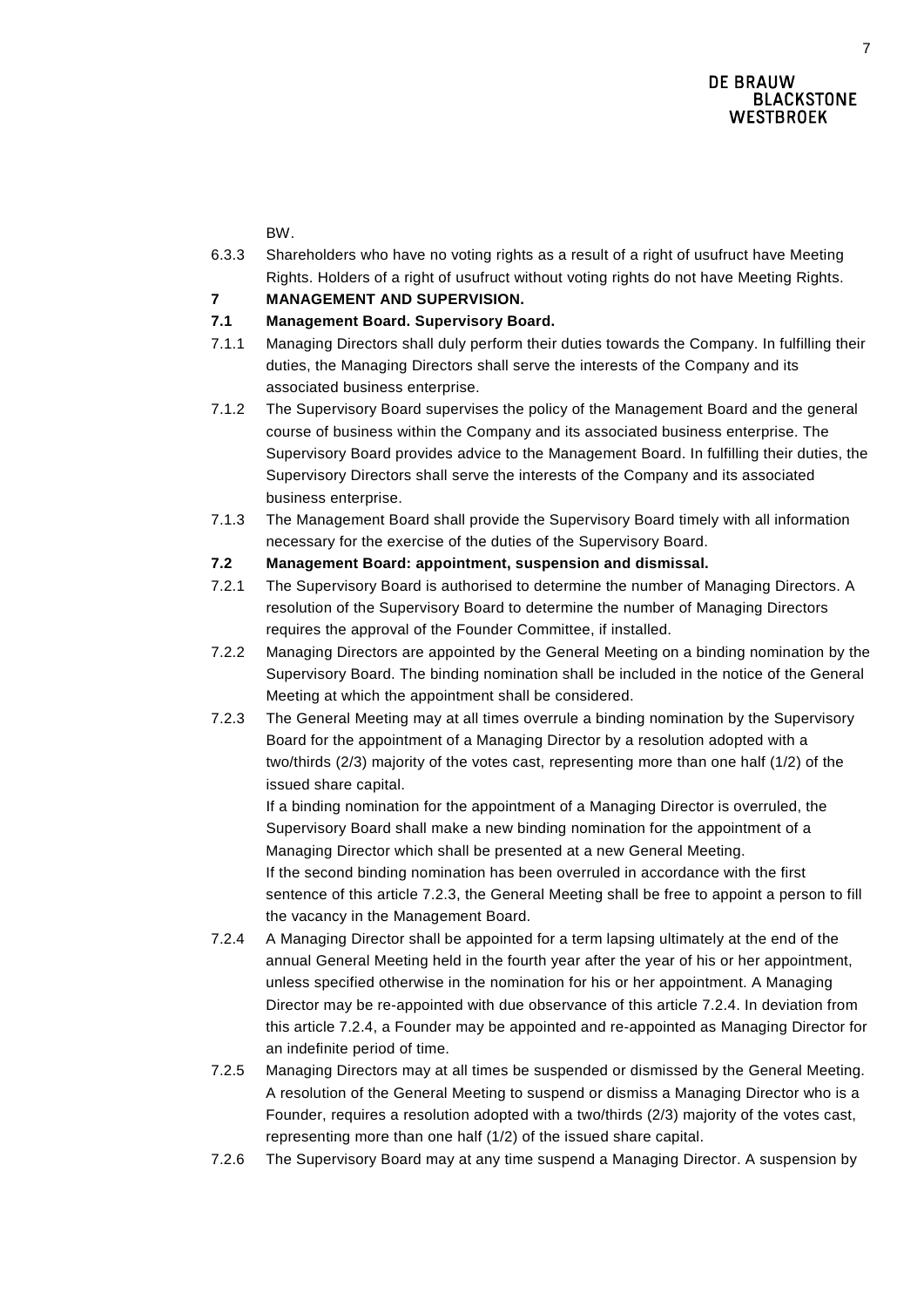the Supervisory Board may, at any time, be discontinued by either the Supervisory Board or the General Meeting.

- 7.2.7 If a Managing Director has been suspended, the Management Board or Supervisory Board shall convene a General Meeting to be held within three (3) months after the suspension has taken effect for purposes of resolving either to dismiss the Managing Director or to terminate or continue the suspension, failing which the suspension will lapse. The suspended Managing Director is entitled to be heard at the General Meeting.
- 7.2.8 If one or more Managing Directors are unable to act, or in the case of a vacancy or vacancies for one or more Managing Directors, the other Managing Directors shall be temporarily responsible for the entire conduct of the business, without prejudice to the right of the Supervisory Board to appoint a temporary Managing Director to replace the Managing Director(s) concerned.
- 7.2.9 If all the Managing Directors are unable to act, or in the case of vacancies for all Managing Directors, the Supervisory Board shall be responsible for the conduct of the business. In that event the Supervisory Board may also provide for temporary replacements or elect to delegate such responsibility for the conduct of the business to one or more temporary Managing Directors.

# **7.3 Management Board: decision-making.**

- 7.3.1 The Supervisory Board appoints one of the Managing Directors as chairperson of the Management Board.
- 7.3.2 The Management Board may adopt written rules governing, among other things, its decision-making process and conduct of meetings. Adoption and amendment of these rules is subject to the approval of the Supervisory Board.
- 7.3.3 A Managing Director shall not participate in the deliberations and decision-making process if he or she has a direct or indirect personal conflict of interest with the Company and its associated business enterprise. If the Management Board is unable to adopt a resolution as a result of this, the resolution may be adopted by the Supervisory Board.
- 7.3.4 The approval of the General Meeting and the Supervisory Board is required for resolutions of the Management Board regarding an important change in the identity or character of the Company or its associated business enterprise, including in any event:
	- (a) the transfer of the business enterprise, or practically the entire business enterprise, to a third party;
	- (b) concluding or cancelling a long-lasting cooperation of the Company or a Subsidiary with another legal person or company or as a fully liable general partner in a partnership, provided that the cooperation or cancellation is of material significance to the Company; and
	- (c) acquiring or disposing of a participating interest in the share capital of a company with a value of at least one/third (1/3) of the Company's assets, as shown in the consolidated balance sheet with explanatory notes according to the last adopted Annual Accounts by the Company or a Subsidiary.
- 7.3.5 In addition to the resolutions by the Management Board that are subject to the approval of the Supervisory Board by law or under these articles of association, the Management Board rules of procedure may set out other resolutions of the Management Board that are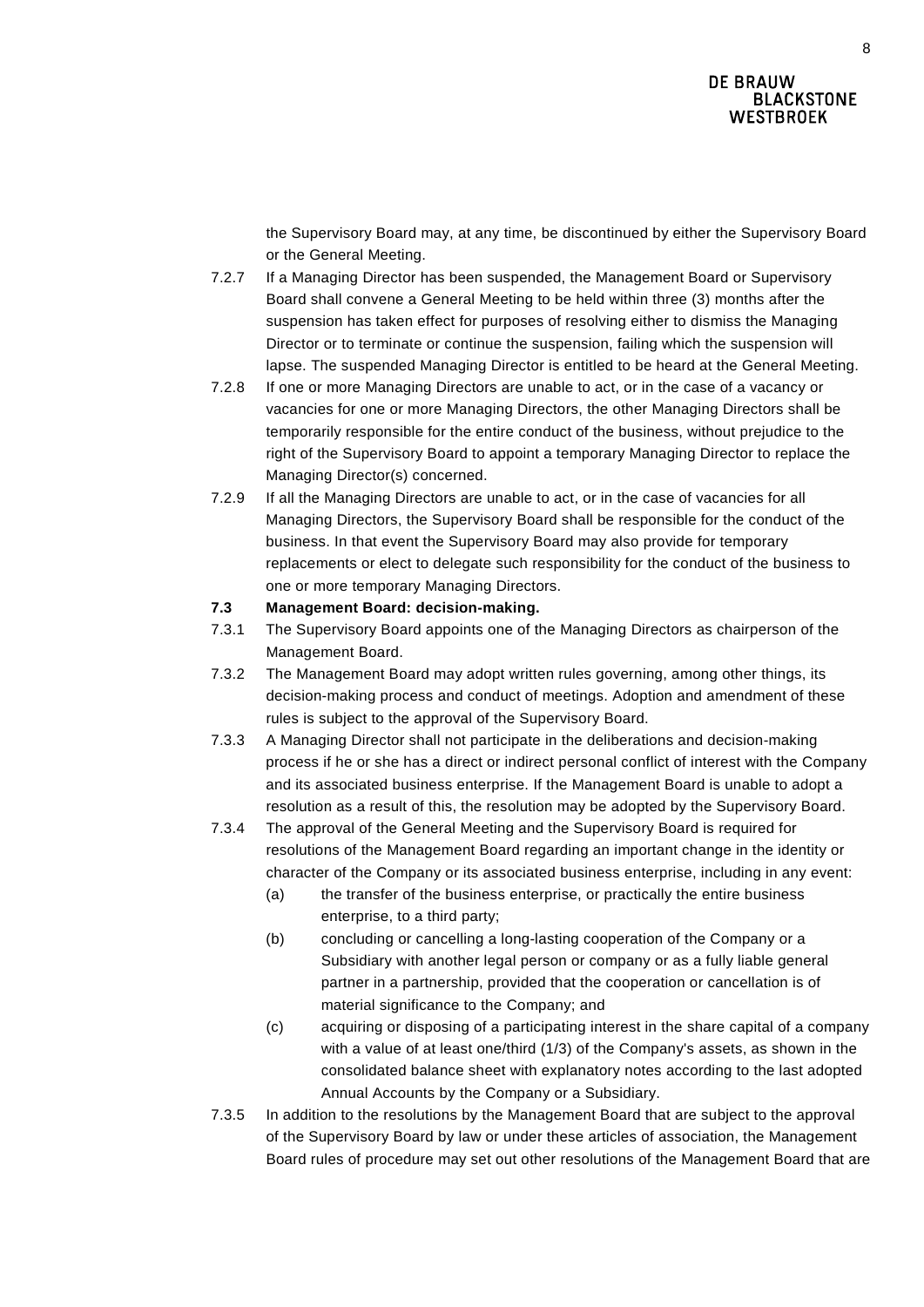subject to the approval of the Supervisory Board. The absence of approval of the Supervisory Board will not affect the authority of the Management Board or its Managing Directors to represent the Company.

- 7.3.6 The Management Board may grant the title director, or any other title, to individuals employed by the Company.
- 7.3.7 The Management Board may appoint proxy holders. The scope of their powers of attorney shall be determined and may be amended by the Management Board.
- 7.3.8 The Management Board may cause one or more of its powers or activities to be exercised wholly or partially by one or more of its Managing Directors whom it has duly designated for that purpose.
- 7.3.9 The Management Board may also adopt resolutions without holding a meeting, provided that such resolutions are adopted in writing or by reproducible electronic communication, and all Managing Directors entitled to vote have consented to adopting the resolutions without holding a meeting.

# **7.4 Management Board: remuneration.**

- 7.4.1 The Company has a policy in respect of the remuneration of the Management Board. The remuneration policy is adopted by the General Meeting at the proposal of the Supervisory Board. A resolution to adopt the remuneration policy requires a simple majority of the votes cast regardless of which part of the issued share capital such votes represent.
- 7.4.2 The remuneration of the Managing Directors is determined by the Supervisory Board in accordance with the remuneration policy adopted by the General Meeting.
- 7.4.3 A proposal with respect to remuneration schemes for Managing Directors in the form of Shares or rights to subscribe for Shares must be submitted by the Supervisory Board to the General Meeting for its approval.

This proposal states at least the maximum number of Shares or rights to subscribe for Shares that may be granted to the Managing Directors and the criteria for making and amending such grants.

# **7.5 Representation.**

The Management Board as well as each Managing Director acting individually has the power to represent the Company.

# **7.6 Supervisory Board: appointment, suspension and dismissal.**

- 7.6.1 The Supervisory Board is authorised to determine the number of Supervisory Directors. A resolution of the Supervisory Board to determine the number of Supervisory Directors requires the approval of the Founder Committee, if installed.
- <span id="page-8-1"></span>7.6.2 Supervisory Directors are appointed by the General Meeting on a binding nomination by the Supervisory Board, provided that the Founder Committee, if installed, is authorised to appoint one or more Supervisory Directors, as the case may be, as referred to in article [7.6.3.](#page-8-0)
- <span id="page-8-0"></span>7.6.3 If the Founder Committee is installed, the Founder Committee may appoint up to one/third (1/3) of the Supervisory Directors within the meaning of section 2:143 BW. If the number of Supervisory Directors as determined in accordance with article 7.6.1 cannot be divided by three (3), the lower number that can be divided by three (3) shall be taken into account in determining the number of Supervisory Directors to whom this right of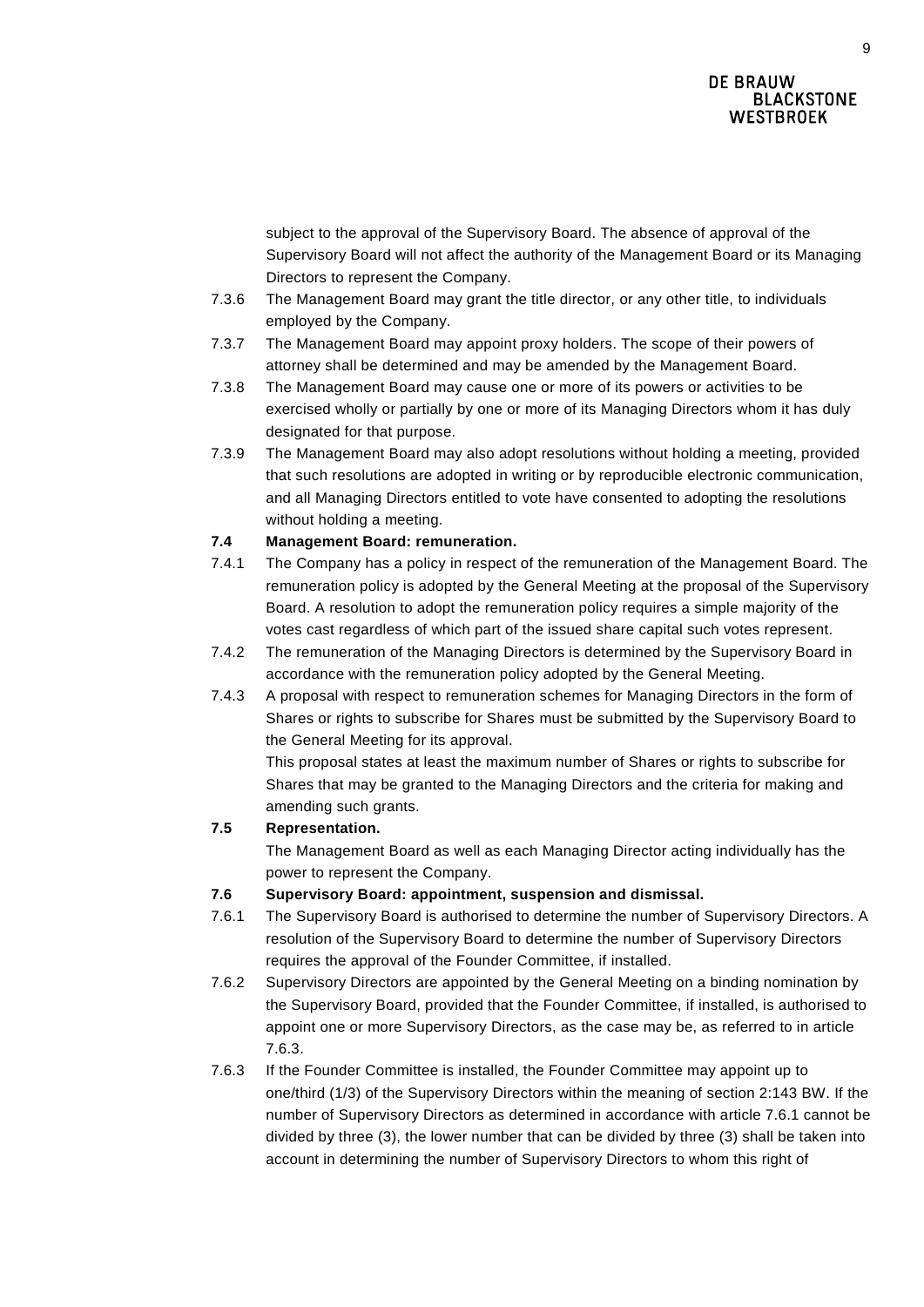appointment of the Founder Committee applies. If the Founder Committee has not yet appointed one/third (1/3) of the Supervisory Directors as referred to above, the Founder Committee is authorised to do so in its sole discretion at any point in time. In case the Founder Committee appoints a Supervisory Director, the number of Supervisory Directors as determined in accordance with article 7.6.1 shall automatically be increased accordingly if needed for the Founder Committee to fully exercise its right in its sole discretion as referred to in this article 7.6.3.

<span id="page-9-0"></span>7.6.4 The General Meeting may at all times overrule a binding nomination for the appointment of a Supervisory Director as referred to in article 7.6.2 by a resolution adopted with a two/thirds (2/3) majority of the votes cast, representing more than one/half (1/2) of the issued share capital.

If a binding nomination for the appointment of a Supervisory Director is overruled, the Supervisory Board shall make a new binding nomination for the appointment of a Supervisory Director which shall be presented at a new General Meeting. If the second binding nomination has been overruled in accordance with this article [7.6.4,](#page-9-0) the General Meeting shall be free to appoint a person to fill the vacancy in the Supervisory Board.

- <span id="page-9-1"></span>7.6.5 A Supervisory Director shall be appointed for a term lapsing ultimately at the end of the annual General Meeting held in the fourth year after the year of his or her appointment, unless specified otherwise in the nomination for his or her appointment. A Supervisory Director may be re-appointed once for a term of not more than four years and subsequently for a period of not more than two years, which thereafter may be extended with another two years. The Supervisory Board will draw up a retirement schedule for the Supervisory Directors. In deviation from this article [7.6.5,](#page-9-1) a Founder who retires as Supervisory Director by rotation is unlimited eligible for re-appointment for terms of not more than four years each.
- 7.6.6 Supervisory Directors may be suspended and dismissed by the corporate body that has appointed such Supervisory Director in accordance with article [7.6.2](#page-8-1) or [7.6.3.](#page-8-0) If the Founder Committee is uninstalled, Supervisory Directors appointed in accordance with article [7.6.3](#page-8-0) may be suspended and dismissed by the General Meeting.
- 7.6.7 If a Supervisory Director has been suspended by the General Meeting, the Management Board or Supervisory Board shall convene a General Meeting to be held within three (3) months after the suspension has taken effect for purposes of resolving either to dismiss the Supervisory Director or to terminate or continue the suspension, failing which the suspension will lapse. The suspended Supervisory Director is entitled to be heard at the General Meeting.

If a Supervisory Director has been suspended by the Founder Committee, the Founder Committee shall convene a meeting within three (3) months after the suspension has taken effect for purposes of resolving either to dismiss the Supervisory Director or to terminate or continue the suspension, failing which the suspension will lapse. The suspended Supervisory Director is entitled to be heard at the meeting of the Founder Committee.

7.6.8 If one or more Supervisory Directors are unable to act, or in the case of a vacancy or vacancies for one or more Supervisory Directors, the remaining Supervisory Directors or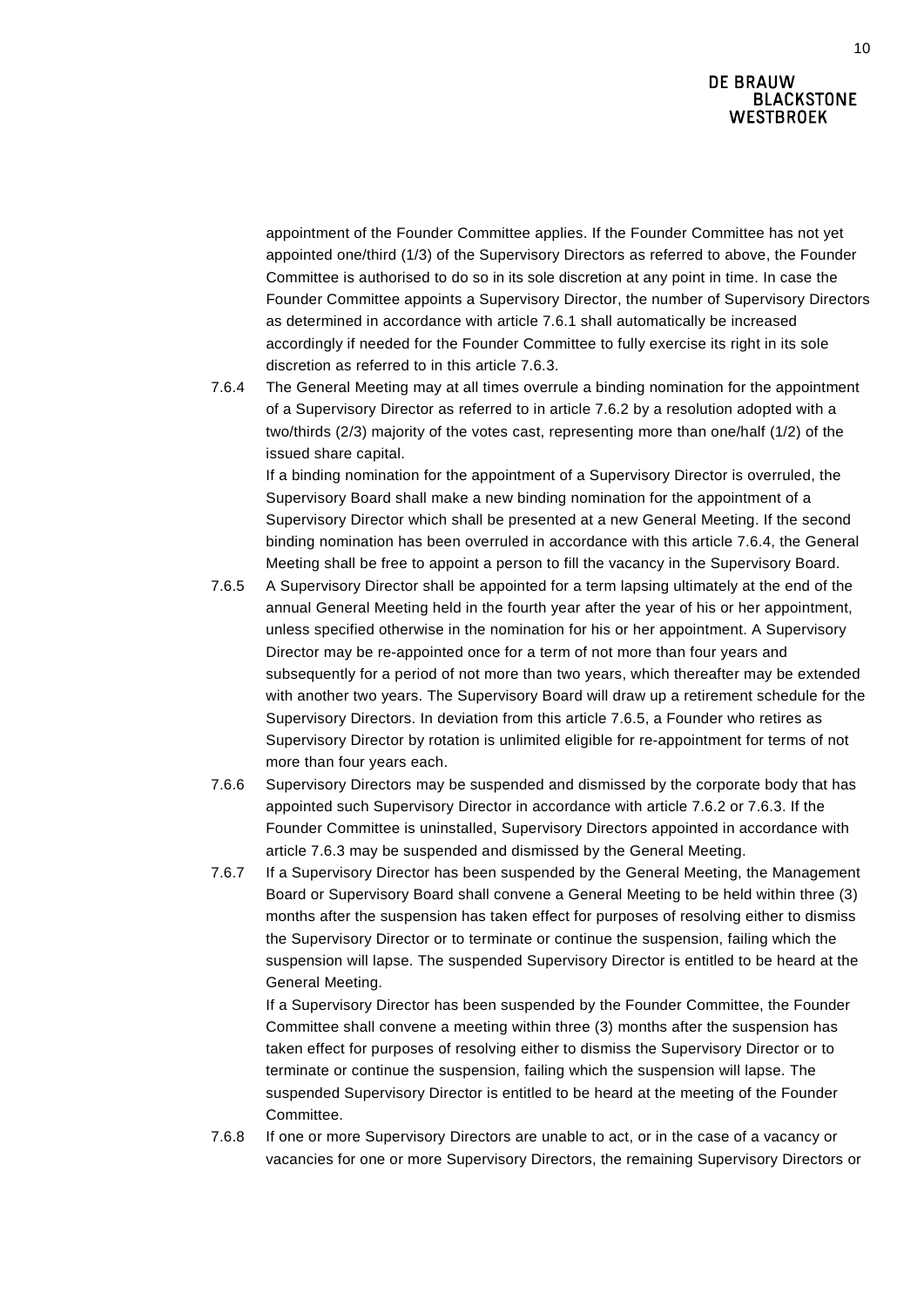the only remaining Supervisory Director shall temporarily be in charge of the supervision, without prejudice to the right of the Supervisory Board to appoint a temporary Supervisory Director to replace the Supervisory Director(s) concerned.

7.6.9 If all the Supervisory Directors are unable to act, or in the case of vacancies for all Supervisory Directors, the Management Board shall as soon as possible take the necessary measures to make arrangements, without prejudice to the right of the General Meeting to appoint one or more temporary Supervisory Directors to replace the Supervisory Director(s) concerned. The person(s) designated for this purpose shall take the necessary measures to make a definitive arrangement.

# **7.7 Supervisory Board: decision-making.**

- 7.7.1 The Supervisory Board appoints one of the Supervisory Directors as chairperson, unless the Founder Committee is installed. If the Founder Committee is installed, the Founder Committee may appoint and replace one of the Supervisory Directors as chairperson. The Founder Committee will notify the Supervisory Board if it wishes to exercise its right to appoint or replace one of the Supervisory Directors as chairperson. The Supervisory Board shall notify the Founder Committee if the appointment or replacement of the chairperson of the Supervisory Board is required. The Supervisory Board shall request the Founder Committee to appoint one of the Supervisory Directors as chairperson. If (i) the Founder Committee does not exercise this right within thirty (30) days after having been requested to do so by the Supervisory Board or (ii) the Founder Committee has notified the Supervisory Board in writing that it will not exercise its right to appoint or replace the chairperson of the Supervisory Board, the Supervisory Board will be entitled to appoint one of the Supervisory Directors as chairperson within sixty (60) days after its request. The Supervisory Board appoints one of the Supervisory Directors as vicechairperson of the Supervisory Board.
- 7.7.2 The Supervisory Board may adopt written rules governing, among other things, its decision-making process and conduct of meetings. The Supervisory Directors may divide their duties among themselves, whether or not by way of rules.
- **7.7.3** A Supervisory Director shall not participate in the deliberations and decision-making process if he or she has a direct or indirect personal conflict of interest with the Company and its associated business enterprise. If no resolution of the Supervisory Board can be adopted as a result, the resolution is adopted by the General Meeting.
- 7.7.4 The Supervisory Board may institute committees from among the Supervisory Directors and adopt written rules governing, among other things, the decision-making process and conduct of meetings of those committees.
- 7.7.5 The Supervisory Board may also adopt resolutions without holding a meeting, provided that such resolutions are adopted in writing or by reproducible electronic communication, and all Supervisory Directors entitled to vote have consented to adopting the resolutions without holding a meeting.

# **7.8 Supervisory Board: remuneration.**

The remuneration of the Supervisory Board is determined by the General Meeting on a proposal of the Supervisory Board. The General Meeting shall adopt a remuneration policy for the Supervisory Board at the proposal of the Supervisory Board. A resolution to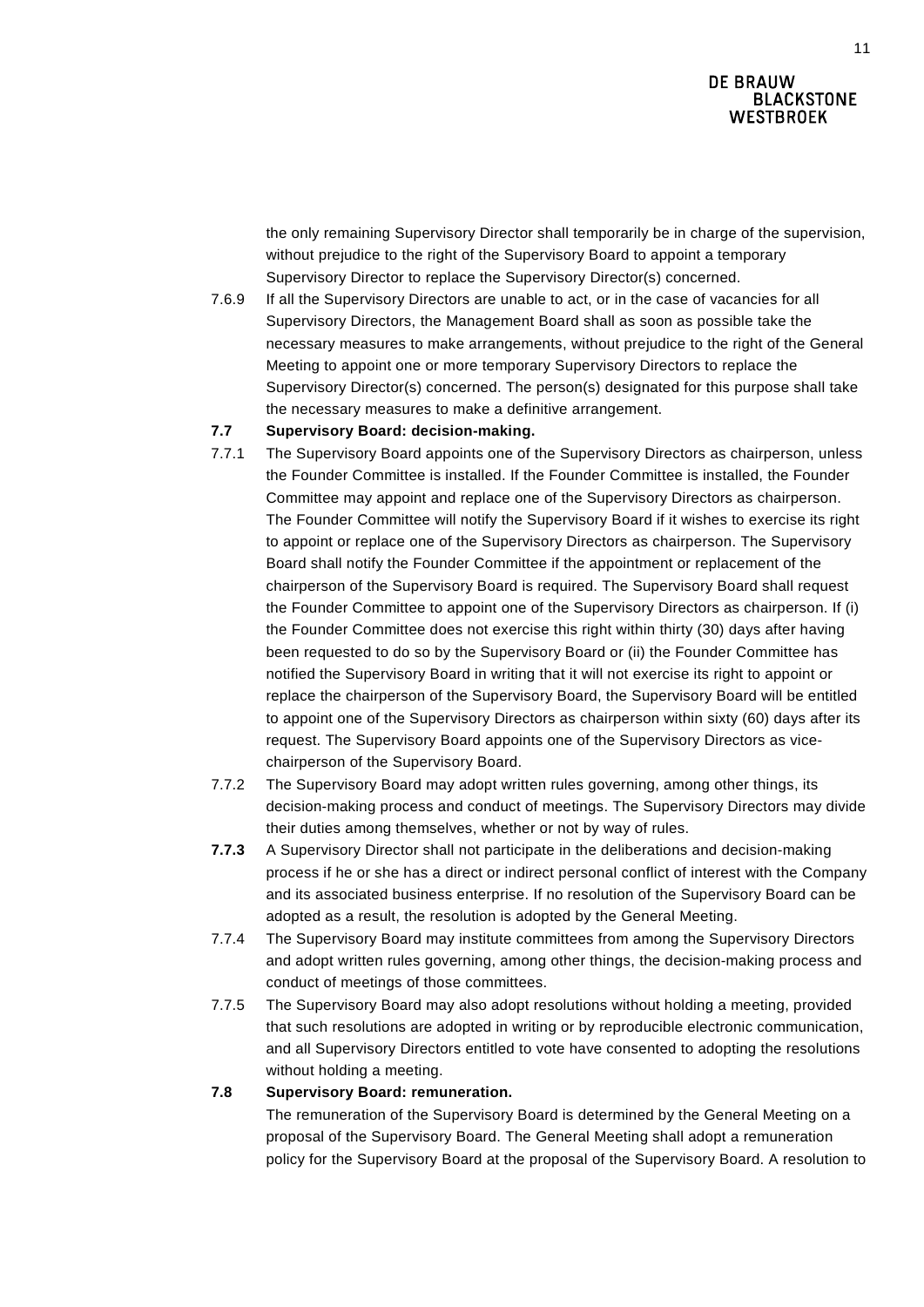adopt or amend the remuneration policy requires a simple majority of the votes cast regardless of which part of the issued share capital such votes represent.

### <span id="page-11-3"></span>**7.9 Indemnity.**

- <span id="page-11-1"></span><span id="page-11-0"></span>7.9.1 Unless Dutch law provides otherwise, current and former Managing Directors, Supervisory Directors and members of the Founder Committee are indemnified, held harmless and reimbursed by the Company for:
	- (a) the reasonable costs of conducting a defence against claims resulting from an act or omission in performing their duties or in performing other duties the Company has asked them to fulfil;
	- (b) any costs, financial losses, damages, compensation or financial penalties they owe as a result of an act or omission as referred to in [\(a\);](#page-11-0)
	- (c) any amounts they owe under settlements they have reasonably entered into in connection with an act or omission as referred to in [\(a\);](#page-11-0)
	- (d) the reasonable costs of other proceedings in which they are involved as a current or former Managing Director, Supervisory Director or member of the Founder Committee, except for proceedings in which they are primarily asserting their own claims; and
	- (e) tax damage due to reimbursements in accordance with this article.
- <span id="page-11-2"></span>7.9.2 An indemnified person is not entitled to the indemnification and reimbursement referred to in article [7.9.1](#page-11-1) insofar as:
	- (a) it has been established in a final and non-appealable decision of the competent court or, in the event of arbitration, of an arbitrator, that the act or omission of the indemnified person can be described as deliberate (*opzettelijk*), wilfully reckless (*bewust roekeloos*) or seriously culpable (*ernstig verwijtbaar*). In that case, the indemnified person must immediately repay the sums advanced or reimbursed by the Company, unless Dutch law provides otherwise or this would, in the given circumstances, be unacceptable according to standards of reasonableness and fairness;
	- (b) the costs, financial losses, damages, compensation or financial penalties owed by the indemnified person are covered by an insurance policy and the insurer has paid out these costs, financial losses, damages, compensation or financial penalties; or
	- (c) the indemnified person failed to notify the Company in writing as soon as reasonably possible of the costs, financial losses, damages, compensation or financial penalties or of the circumstances that could lead to the incurrence thereof.
- 7.9.3 The Company shall reimburse costs, financial losses, damages, compensation or financial penalties immediately on receipt of an invoice or another document showing the costs, financial losses, damages, compensation or financial penalties incurred by the indemnified person, on the condition that the indemnified person has undertaken in writing to repay these costs and reimbursements if and to the extent that a repayment obligation as referred to in article [7.9.2](#page-11-2) arises. The Company may request adequate security for this repayment obligation.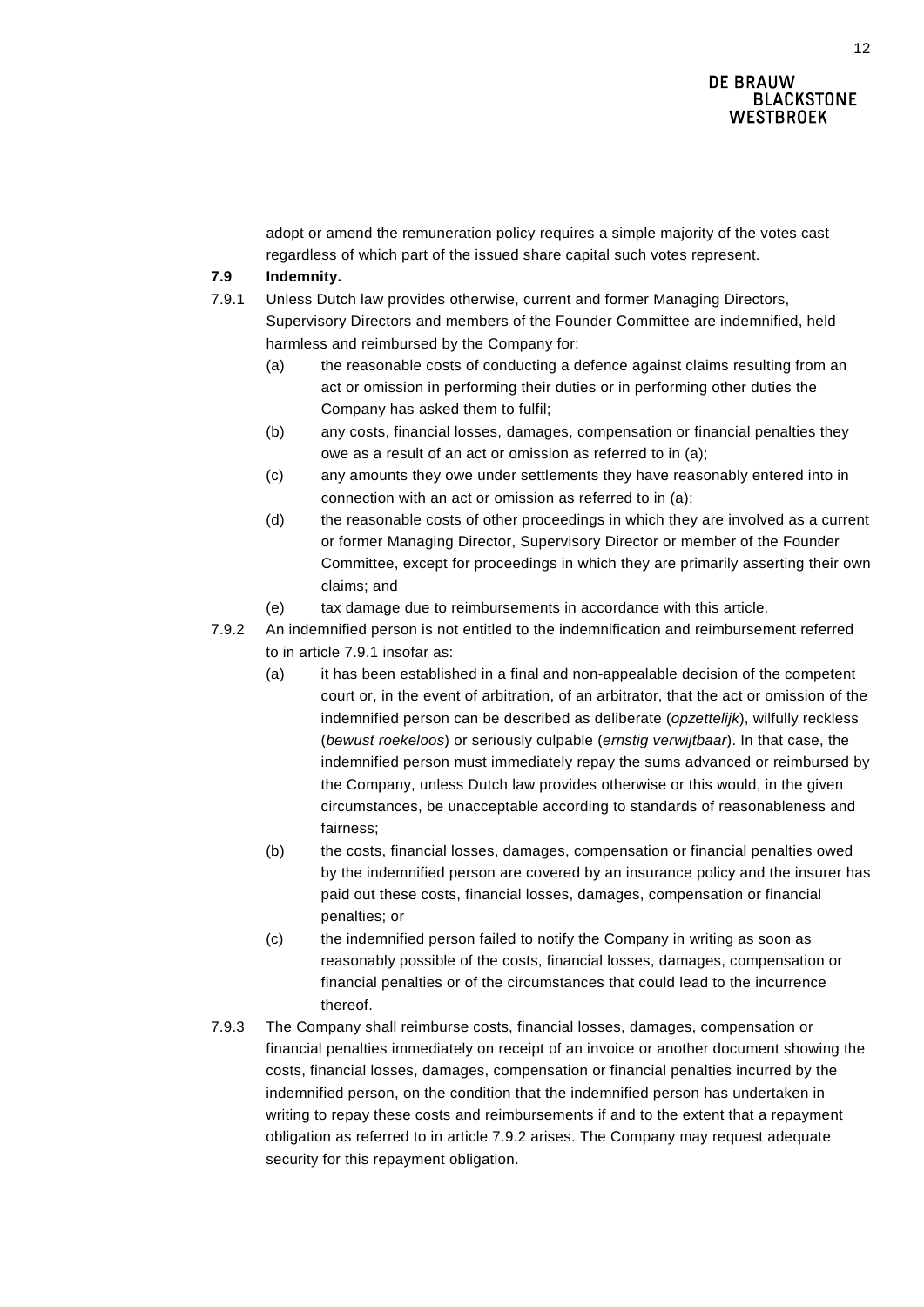- 7.9.4 The indemnified person shall comply with the Company's instructions regarding the defence strategy and coordinate the defence strategy with the Company beforehand. The indemnified person requires the Company's prior written consent for: (i) acknowledging personal liability, (ii) deciding not to put up a defence, and (iii) entering into a settlement.
- 7.9.5 The Company shall take out liability insurance for the benefit of the indemnified persons.
- 7.9.6 The Management Board may further implement this article [7.9,](#page-11-3) including by stipulating additional conditions, by agreement or otherwise, subject to the approval of the Supervisory Board.

# <span id="page-12-0"></span>**8 FOUNDER COMMITTEE.**

# **8.1 Founder Committee: Installed. Uninstalled.**

- 8.1.1 The Founder Committee is a corporate body of the Company instituted in and pursuant to these articles of association.
- 8.1.2 The Founder Committee is "installed" if it has at least one (1) member.
- 8.1.3 The Founder Committee is "uninstalled" if it no longer has at least one (1) member.

# <span id="page-12-1"></span>**8.2 Founder Committee: Composition. Term. Removal.**

- 8.2.1 The Founders are the sole members of the Founder Committee, subject to this article [8.2.](#page-12-1)
- 8.2.2 Each Founder is member of the Founder Committee for an indefinite period of time, subject to article [8.2.3.](#page-12-2)
- <span id="page-12-2"></span>8.2.3 A Founder ceases to be a member of the Founder Committee five (5) years after the date that he is no longer Actively Involved. A Founder is "Actively Involved" if and as long as he is:
	- (a) a Managing Director;
	- (b) a Supervisory Director (whether or not appointed based on article [7.6.3\)](#page-8-0); or
	- (c) holding another position with the Company or a Subsidiary on the basis of an agreement with the Company or a Subsidiary if such position is meaningful, adds value and contributes directly or indirectly to the Company, provided that such agreement explicitly states that the Founder will be considered Actively Involved within the meaning of this article [8.2.3.](#page-12-2)

In deviation from the first sentence of this article [8.2.3,](#page-12-2) a Founder will cease to be a member of the Founder Committee with immediate effect:

- (a) if the Founders jointly, directly or indirectly, hold legal and beneficial ownership of less than six million and four hundred thousand (6,400,000) Shares;
- (b) by his voluntarily resignation; or
- (c) through his death.

In addition, in deviation from the first sentence of this article [8.2.3,](#page-12-2) a Founder will cease to be a member of the Founder Committee as of the date per which such Founder ceases to be Actively Involved as a result of the termination of his agreement with the Company or a Subsidiary, for reasons of urgent cause as referred to in sections 7:678 and 7:679 BW or seriously culpable act or failure to act as referred to in section 7:669 subsection 3 subclause (e) BW, which sections are deemed to apply by analogy where such Founder is not Actively Involved on the basis of an employment agreement.

#### **8.3 Founder Committee: Decision-making.**

8.3.1 The Founder Committee shall meet whenever a member of the Founder Committee so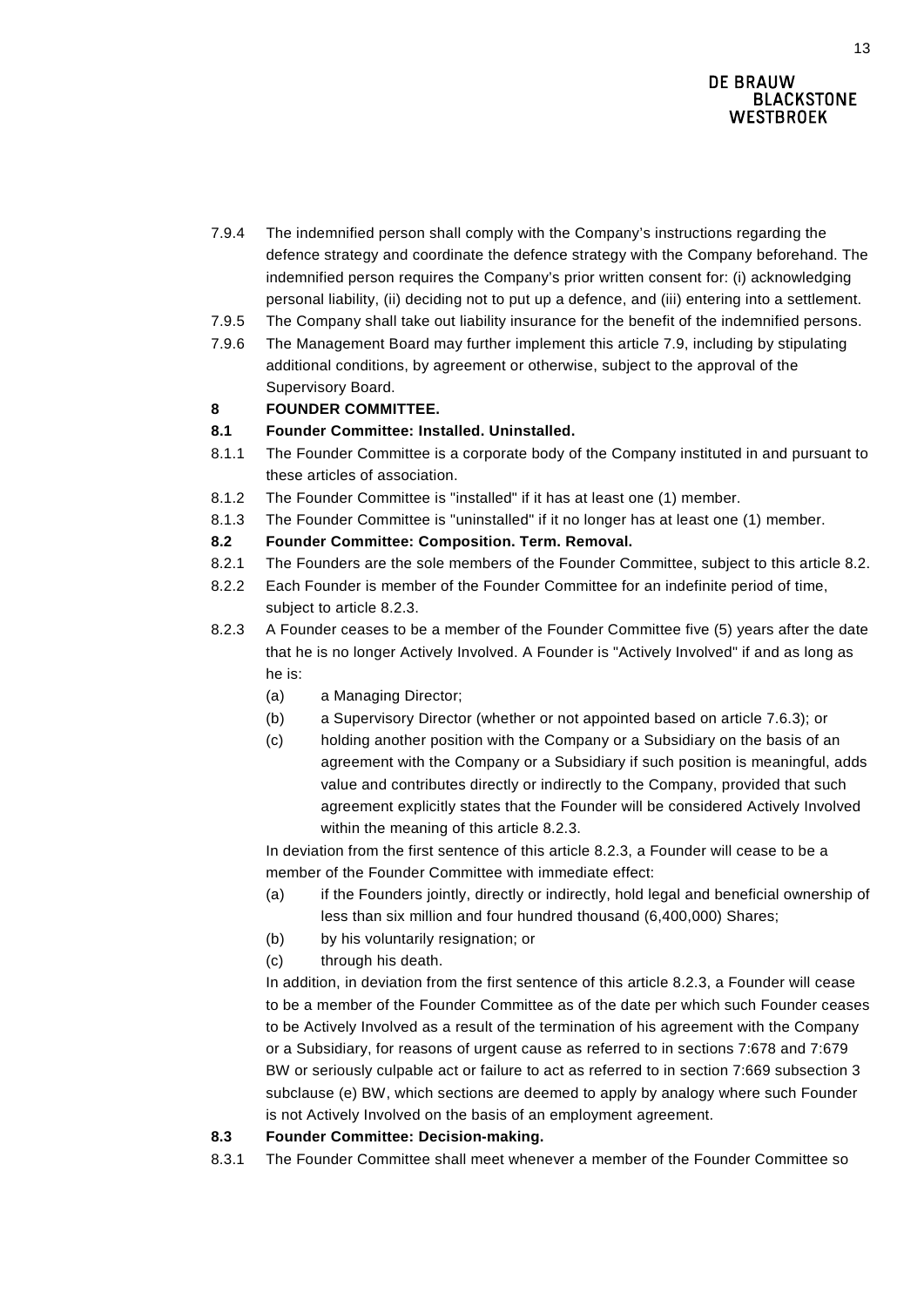requires.

- <span id="page-13-0"></span>8.3.2 The Founder Committee may only adopt resolutions at a meeting if all members of the Founder Committee are present or represented at the meeting.
- <span id="page-13-1"></span>8.3.3 Each member of the Founder Committee has one (1) vote. Resolutions of the Founder Committee are adopted by unanimous vote. In the event of a tie vote, provided that a resolution of the Founder Committee is required or requested, the resolution shall be deemed to not have been adopted. Any conflict of interest provisions are not applicable to the entitlement to vote by a member of the Founder Committee.
- 8.3.4 If a member of the Founder Committee is unable to act, the other member of the Founder Committee shall be temporarily responsible for the entire conduct of the Founder Committee. In such case, the member of the Founder Committee that is unable to act is not taken into account when establishing the quorum requirement as referred to in article [8.3.2](#page-13-0) and the majority requirement as referred to in article [8.3.3.](#page-13-1) "Unable to act" means a member of the Founder Committee is temporarily unable to perform his duties as a result of:
	- (a) illness; or
	- (b) inaccessibility for more than ten (10) days.
- 8.3.5 The Founder Committee may also adopt resolutions without holding a meeting, provided that such resolutions are adopted in writing or by reproducible electronic communication, and all members of the Founder Committee have consented to adopting the resolutions without holding a meeting.

# **9 GENERAL MEETINGS.**

# **9.1 Annual General Meetings.**

- 9.1.1 General Meetings can be held in Breda, Amsterdam, Rotterdam, The Hague, Utrecht and Haarlemmermeer (Schiphol Airport), the Netherlands.
- 9.1.2 The annual General Meeting shall be held within six (6) months after the end of each financial year.

# **9.2 General Meetings: convening meetings.**

- 9.2.1 General Meetings are convened by the Management Board or the Supervisory Board.
- <span id="page-13-2"></span>9.2.2 One or more Shareholders and/or other Persons with Meeting Rights solely or jointly representing at least the percentage of the issued share capital as required by law may, at their request, be authorised by the preliminary relief judge of the district court to convene a General Meeting.

# **9.3 General Meetings: notice of meetings and agenda.**

- 9.3.1 Notice of a General Meeting must be given by the Management Board or Supervisory Board with due observance of a notice period of at least such number of days prior to the day of the meeting as required by law and in accordance with the law and the regulations of any stock exchange where Shares are quoted on the official list.
- 9.3.2 The Management Board or Supervisory Board may decide that the notice to a Person with Meeting Rights who agrees to an electronic notification, is replaced by a legible and reproducible message sent by electronic mail to the address indicated by him or her to the Company for such purpose.
- 9.3.3 The notice convening a General Meeting is issued by a public announcement in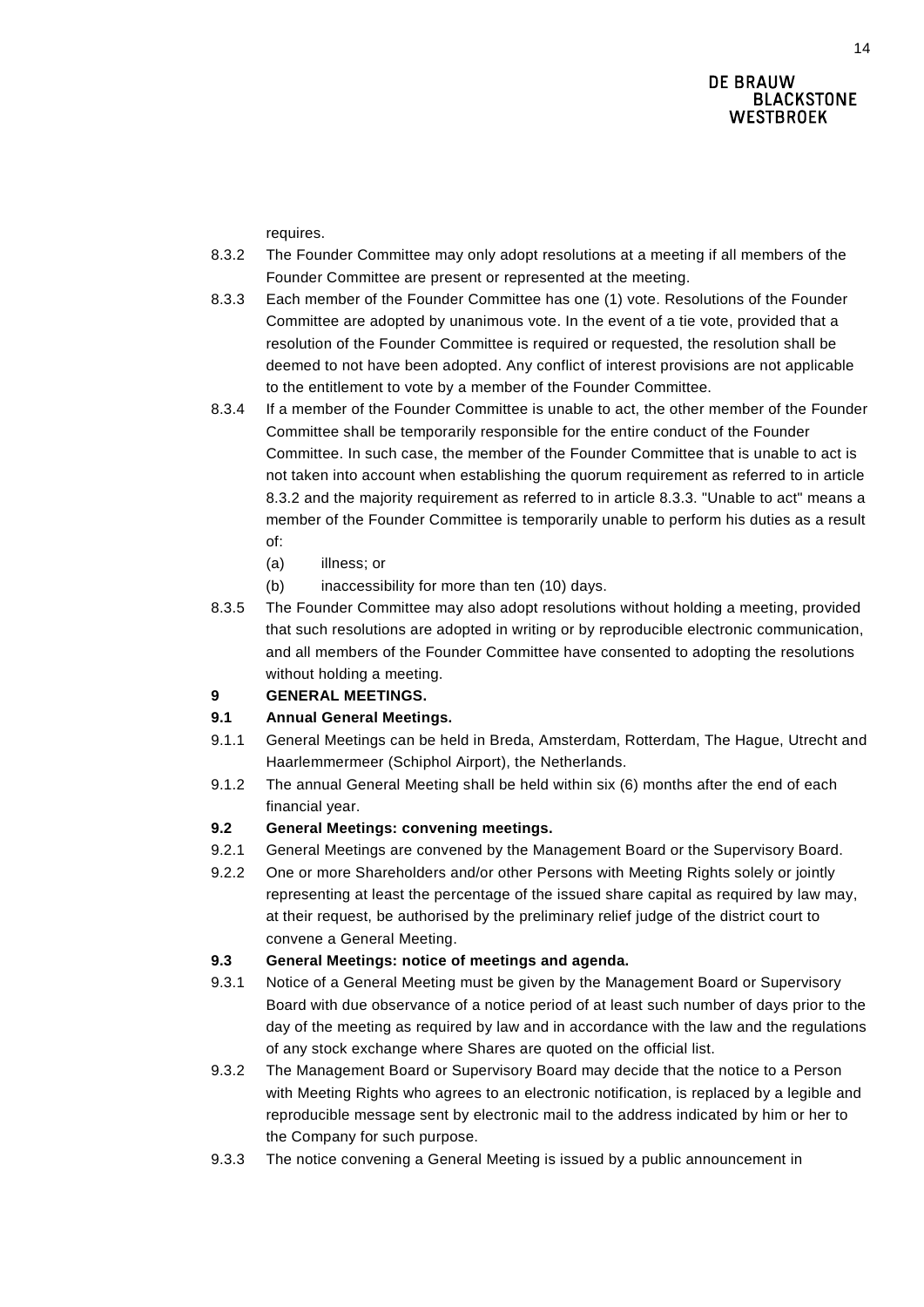electronic form which can be directly and continuously accessed until the General Meeting.

- <span id="page-14-1"></span>9.3.4 An item requested in writing by one or more Shareholders and/or other Persons with Meeting Rights solely or jointly representing at least the percentage of the issued share capital as required by law must be included in the notice of the General Meeting or announced in the same manner, if the Company has received the request, including the reasons, no later than on the day prescribed by law.
- 9.3.5 Requests as meant in articles [9.2.2](#page-13-2) and [9.3.4](#page-14-1) may be submitted electronically. Requests as meant in the previous sentence shall comply with the conditions that may be adopted by the Management Board, which conditions shall then be posted on the website of the Company.

#### **9.4 General Meetings: attending General Meetings.**

- <span id="page-14-0"></span>9.4.1 In respect of a specific General Meeting "**Persons with Meeting Rights**" and "**Persons with Voting Rights**" means those persons who:
	- (a) are Persons with Meeting Rights or Persons with Voting Rights, respectively, on the Record Date for the relevant General Meeting; and
	- (b) are registered as such in a register designated for this purpose by the Management Board,

regardless of who is entitled to the Shares at the time of the relevant General Meeting.

- <span id="page-14-2"></span>9.4.2 In order for a person to be able to exercise Meeting Rights and the right to vote in a specific General Meeting, that person must notify the Company in writing of his intention to do so no later than on such day and at such place mentioned in the notice convening the General Meeting. The notice must contain the name and the number of Shares the person will represent in the General Meeting.
- 9.4.3 The Management Board may resolve that the proceedings at the General Meeting may be observed by electronic means of communication.
- 9.4.4 The Management Board may decide that each Person with Meeting Rights and each Person with Voting Rights has the right, in person or represented by a written proxy, to take part in, address and, to the extent he or she is entitled to vote, to vote at the General Meeting using electronic means of communication, provided that such person can be identified via the same electronic means and is able to directly observe the proceedings and, to the extent he or she is entitled to vote, to vote at the General Meeting. The Management Board may attach conditions to the use of the electronic means of communication, provided that these conditions are reasonable and necessary for the identification of the Person with Meeting Rights or the Person with Voting Rights and for the reliability and security of the communication. The conditions must be included in the notice convening the General Meeting and be published on the Company's website.
- 9.4.5 The Management Board may decide that each Person with Voting Rights may, within a period prior to a General Meeting to be set by the Management Board, which period cannot begin prior to the Record Date for that General Meeting, cast its votes electronically in a manner to be decided by the Management Board. Votes cast in accordance with the previous sentence are equal to votes cast at the General Meeting.
- 9.4.6 In the event that Meeting Rights or the right to vote in a General Meeting is to be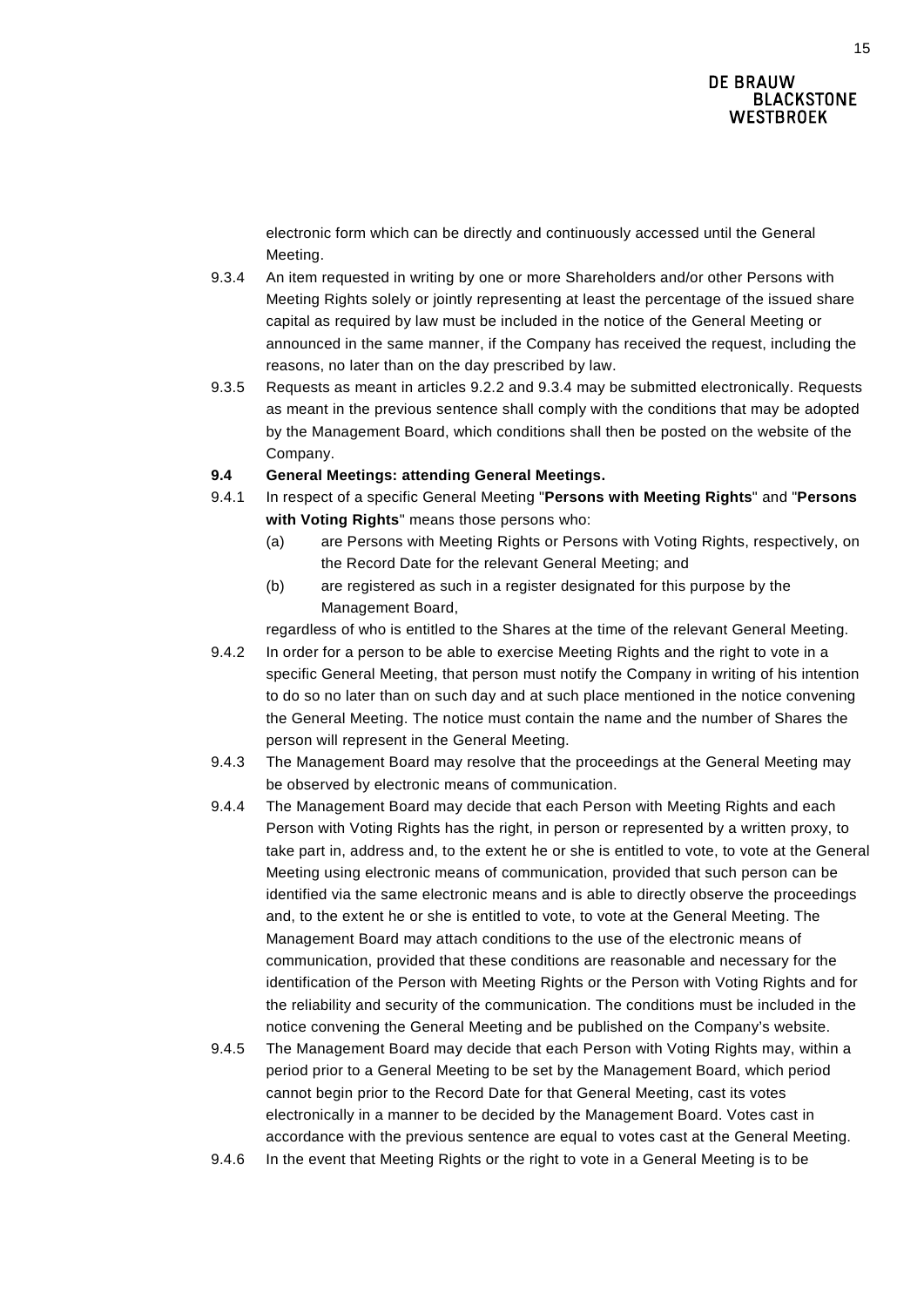exercised by a proxy authorised in writing, the proxy must have been received by the Company no later than the date determined by the Management Board as referred to in article [9.4.2.](#page-14-2) The requirement that a proxy must be in writing is satisfied when the power of attorney is recorded electronically.

- 9.4.7 Managing Directors, Supervisory Directors and members of the Founder Committee are authorised to attend the General Meeting. Managing Directors and Supervisory Directors have an advisory vote in that capacity at the General Meeting.
- 9.4.8 The chairperson of the General Meeting may admit third parties to the General Meeting.
- 9.4.9 The Company may direct that any person, before being admitted to a General Meeting, identifies himself or herself by means of a valid passport or other means of identification and/or should be submitted to such security arrangements as the Company may consider to be appropriate under the given circumstances.
- 9.4.10 The chairperson of the General Meeting decides on all matters relating to admission to the General Meeting.

#### **9.5 General Meetings: order of discussion, minutes.**

- 9.5.1 The chairperson of the Supervisory Board chairs the General Meeting, but may charge another person with chairing the General Meeting even if the chairperson of the Supervisory Board is present at the meeting. If the chairperson of the Supervisory Board is absent and has not charged another person with chairing the General Meeting instead, the Supervisory Directors present at the meeting shall appoint one of them as chairperson of the General Meeting. In the absence of all Supervisory Directors, the General Meeting is chaired by the chairperson of the Management Board or, in the absence of the chairperson of the Management Board, by another Managing Director appointed by the Management Board. The chairperson of the General Meeting appoints the secretary of the General Meeting.
- 9.5.2 The chairperson of the General Meeting determines the order of discussion in accordance with the agenda and may limit speaking time or take other measures to ensure that the meeting proceeds in an orderly manner.
- 9.5.3 All issues relating to the proceedings at or concerning the meeting are decided by the chairperson of the General Meeting.
- 9.5.4 Minutes of the business transacted at the General Meeting must be kept by the secretary of the General Meeting, unless a notarial record of the General Meeting is prepared. Minutes of a General Meeting are adopted and subsequently signed by the chairperson and the secretary of the General Meeting.
- 9.5.5 A written confirmation signed by the chairperson of the Supervisory Board and the company secretary stating that the General Meeting has adopted a resolution constitutes valid proof of that resolution towards third parties. Resolutions adopted at a specific General Meeting can also be evidenced by a statement signed by the chairperson and the secretary of that General Meeting.

#### **9.6 General Meetings: decision-making.**

9.6.1 The General Meeting adopts resolutions by a simple majority of the votes cast regardless of which part of the issued share capital such votes represent, unless the law or these articles of association provide otherwise. For resolutions to be adopted by an increased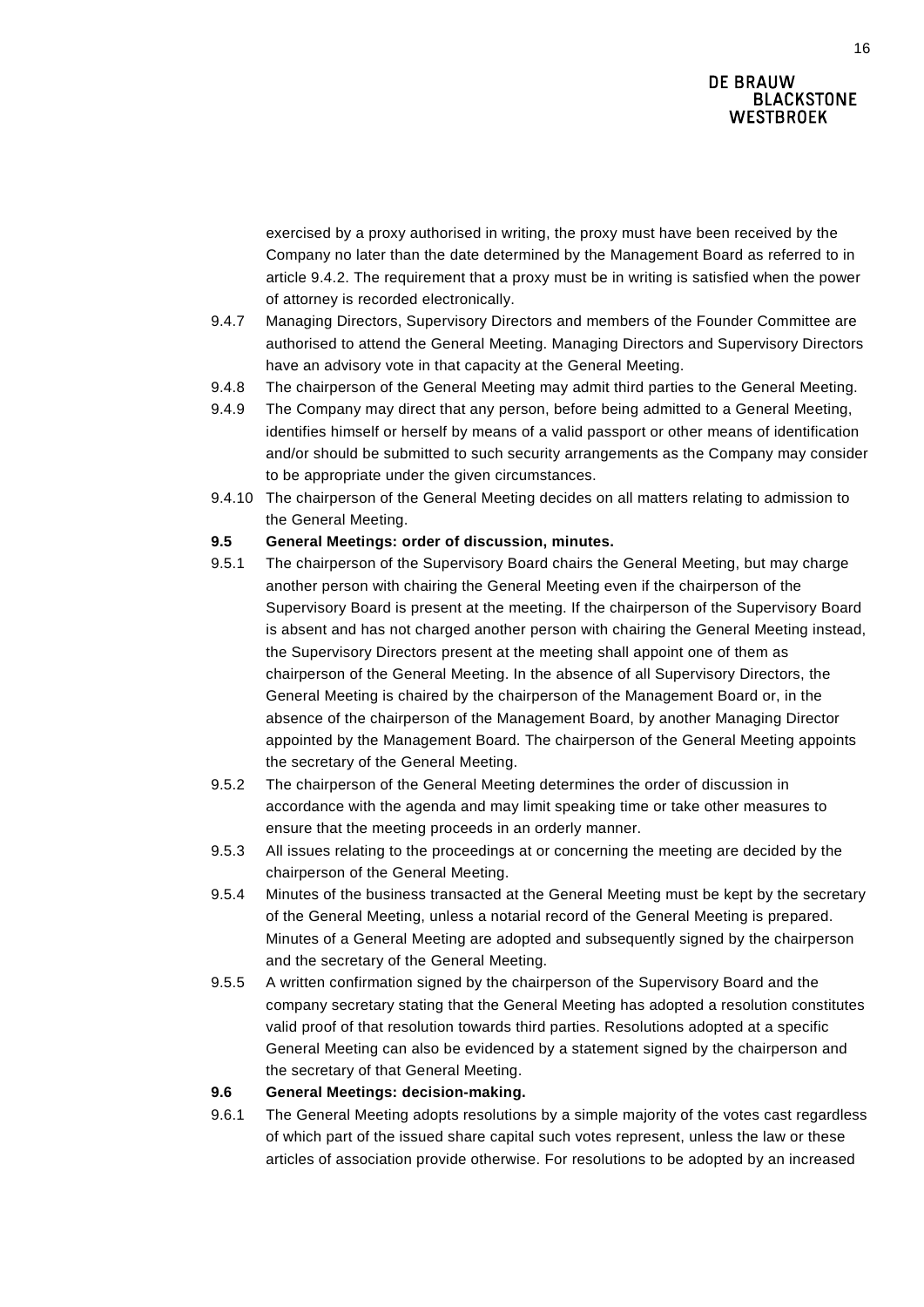majority of the votes cast representing a certain part of the issued share capital no second General Meeting as referred to in section 2:120(3) BW can be convened.

- 9.6.2 Each Share confers the right to cast one (1) vote at the General Meeting. Blank votes, abstentions and invalid votes are regarded as votes that have not been cast.
- 9.6.3 No vote may be cast at the General Meeting for a Share held by the Company or any of its Subsidiaries. Holders of a right of usufruct or a right of pledge on Shares belonging to the Company or any of its Subsidiaries are not excluded from voting if the right of usufruct or the right of pledge was created before such Share was held by the Company or any of its Subsidiaries and the voting rights were granted to the holder of the right of usufruct or right of pledge when that right of usufruct or pledge was created. The Company or a Subsidiary may not cast a vote in respect of a Share on which it holds a right of usufruct or pledge.
- 9.6.4 The chairperson of the General Meeting determines the method of voting. The conclusion by the chairperson of the General Meeting on the outcome of a vote is decisive.
- 9.6.5 All disputes concerning voting for which neither the law nor these articles of association provide a solution are decided by the chairperson of the General Meeting.

# **10 FINANCIAL YEAR, ANNUAL REPORTING AND AUDITOR.**

# **10.1 Financial year. Annual reporting.**

- 10.1.1 The Company's financial year coincides with the calendar year.
- <span id="page-16-1"></span>10.1.2 Each year, within the statutory period, the Management Board shall prepare Annual Accounts. The Annual Accounts must be accompanied by an auditor's statement as referred to in article [10.2.1,](#page-16-0) the Management Report, and the additional information to the extent that this information is required.
- 10.1.3 The Management Board shall submit the Annual Accounts and the accompanying documents referred to in article [10.1.2](#page-16-1) to the Supervisory Board for its consideration.
- 10.1.4 The Annual Accounts must be signed by all Managing Directors and all Supervisory Directors. If the signature of one or more of them is missing, this and the reasons for this must be disclosed.
- 10.1.5 The Company shall ensure that the Annual Accounts, the Management Report and the additional information referred to in article [10.1.2](#page-16-1) are available at the Company's address from the day of the notice of the General Meeting where they are to be discussed until the conclusion of such meeting. The Persons with Meeting Rights may inspect these documents and obtain a copy free of charge.
- 10.1.6 The Annual Accounts are adopted by the General Meeting.
- 10.1.7 If a proposal to grant discharge to the Managing Directors and the Supervisory Board for the performance of their duties is included in the agenda for the General Meeting, the item of discharge shall be put on the agenda as a separate item for the Management Board and the Supervisory Board, respectively.

# **10.2 Auditor.**

<span id="page-16-0"></span>10.2.1 The General Meeting instructs a chartered auditor to audit the Annual Accounts in accordance with section 2:393(3) BW. The instruction may be given to a firm in which chartered accountants work together. The Supervisory Board shall nominate an auditor for instruction.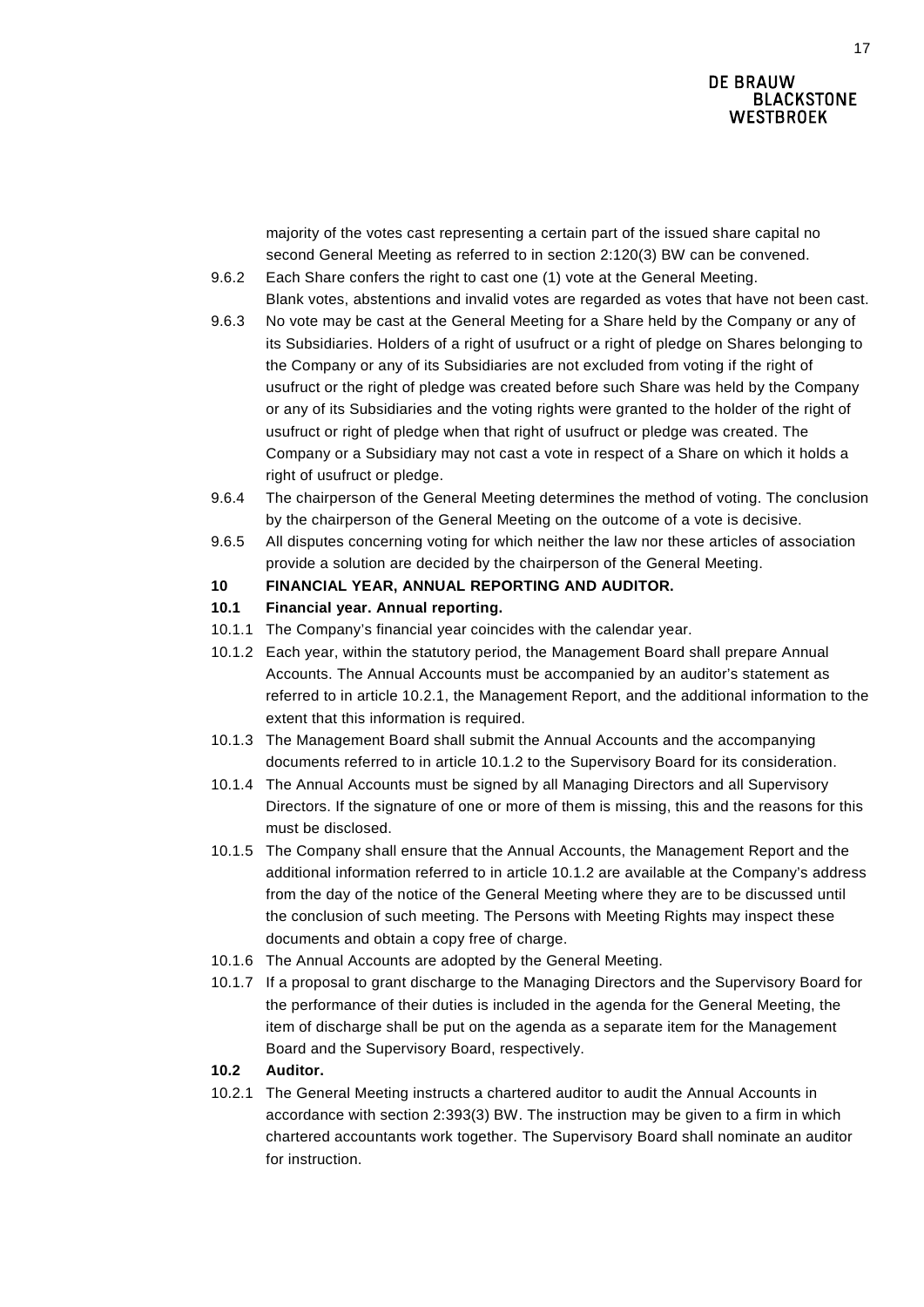- 10.2.2 If the General Meeting fails to issue the instructions to the auditor, the Supervisory Board is authorised to do so.
- 10.2.3 The instructions issued to the auditor may be revoked by the General Meeting and by the body issuing the instructions; the instructions issued by the Management Board may also be revoked by the Supervisory Board. The instructions may only be revoked for valid reasons and in accordance with section 2:393(2) BW.
- 10.2.4 The auditor shall report the findings of the audit to the Management Board and the Supervisory Board and present the results of the audit in a statement on the true and fair view provided by the Annual Accounts.
- 10.2.5 Both the Management Board and the Supervisory Board may issue instructions (other than those referred to above) to the above auditor or to a different auditor at the Company's expense.
- **11 PROFIT, LOSS AND DISTRIBUTIONS.**
- <span id="page-17-0"></span>**11.1 Profit and loss. Distributions on Shares.**
- 11.1.1 Distribution of dividends pursuant to this article [11.1](#page-17-0) will take place after the adoption of the Annual Accounts which show that the distribution is allowed.
- <span id="page-17-3"></span>11.1.2 Notwithstanding article [11.1.9,](#page-17-1) all Shares share equally in all distributions.
- 11.1.3 The Company may make distributions on Shares only to the extent that its shareholders' equity exceeds the sum of the paid-up and called-up part of the capital and the reserves which must be maintained by law or these articles of association.
- <span id="page-17-2"></span>11.1.4 The Management Board, subject to approval of the Supervisory Board, may resolve to reserve the profits or part of the profits.
- 11.1.5 The profits remaining after application of article [11.1.4,](#page-17-2) shall be at the disposal of the General Meeting. The Management Board, subject to the approval of the Supervisory Board, shall make a proposal for that purpose. A proposal to pay a dividend shall be dealt with as a separate agenda item at the General Meeting.
- 11.1.6 The Management Board, subject to approval of the Supervisory Board, may resolve that a distribution on Shares shall not take place as a cash payment but as a payment in the form of Shares, or resolve that Shareholders shall have the option to receive a distribution as a cash payment and/or as a payment in Shares, out of the profits and/or at the expense of reserves, provided that the Management Board is designated by the General Meeting pursuant to article [3.2.1.](#page-2-0) Subject to the approval of the Supervisory Board, the Management Board determines the conditions under which such choice may be made.
- 11.1.7 Subject to the other provisions of this article [11.1,](#page-17-0) the Management Board, subject to approval of the Supervisory Board, may resolve to make distributions to the Shareholders at the expense of one or several reserves which the Company is not prohibited from distributing by virtue of the law or these articles of association.
- 11.1.8 A loss may be set off against the reserves to be maintained by law only to the extent permitted by law.
- <span id="page-17-1"></span>11.1.9 No dividends may be paid to the Company on Shares held by the Company, unless those Shares are encumbered with a right of usufruct or a right of pledge.
- **11.2 Interim distributions.**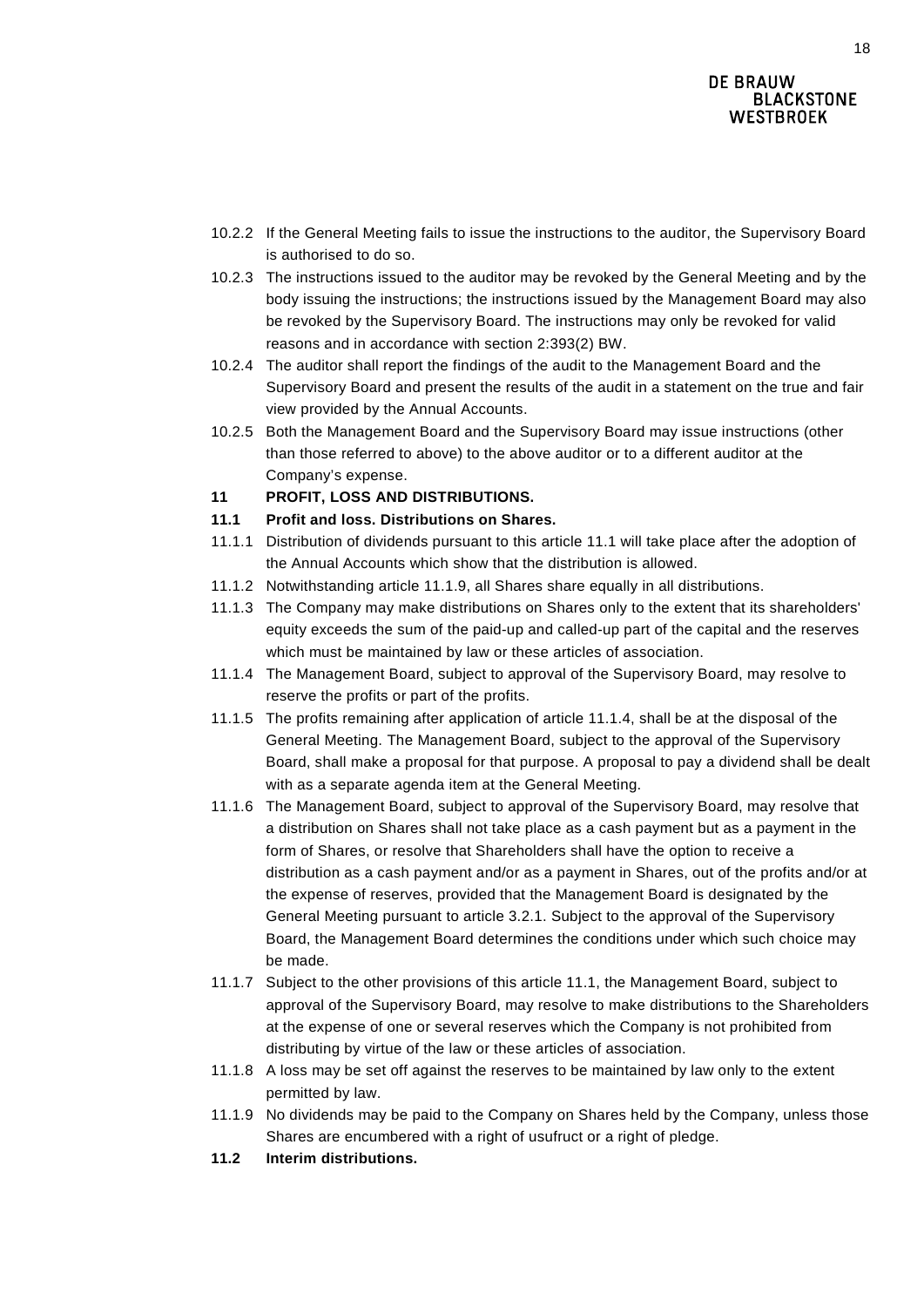- <span id="page-18-0"></span>11.2.1 The Management Board, subject to approval of the Supervisory Board may resolve to make interim distributions to the Shareholders if an interim statement of assets and liabilities shows that the requirement of article [11.1.2](#page-17-3) has been met.
- 11.2.2 The interim statement of assets and liabilities referred to in article [11.2.1](#page-18-0) relates to the condition of the assets and liabilities on a date no earlier than the first day of the third month preceding the month in which the resolution to distribute is published. This interim statement must be prepared on the basis of generally acceptable valuation methods. The amounts to be reserved under the law and these articles of association must be included in the statement of assets and liabilities. It must be signed by the Managing Directors. If one or more of their signatures are missing, this absence and the reason for this absence must be stated.

#### **11.3 Notices and payments.**

- 11.3.1 Any proposal for distribution of dividend on Shares and any resolution to distribute an interim dividend on Shares must immediately be published by the Management Board in accordance with the regulations of the stock exchange where the Shares are officially listed at the Company's request. The notification must specify the date when and the place where the dividend will be payable or - in the case of a proposal for distribution of dividend - is expected to be made payable.
- 11.3.2 The Management Board determines as of which date the distribution will be payable.
- 11.3.3 Dividends which have not been claimed upon the expiry of five (5) years and one (1) day after the date when they became payable will be forfeited to the Company and will be carried to the reserves.
- 11.3.4 The Management Board, subject to approval of the Supervisory Board, may determine that distributions on Shares will be payable either in euro or in another currency.
- 11.3.5 For all dividends and other distributions in respect of the Shares included in a Giro Depot or a Collective Depot, the Company is discharged from all obligations towards the relevant Shareholders by placing those dividends or other distributions at the disposal of, or in accordance with the regulations of, the Central Institute or the Intermediary as the case may be.
- **12 SPECIAL RESOLUTIONS. DISSOLUTION AND LIQUIDATION.**
- **12.1 Amendment of the articles of association. Legal merger. Legal Division. Corporate restructuring. Dissolution.**
- <span id="page-18-1"></span>12.1.1 A resolution to (i) amend these articles of association, (ii) effect a legal merger, (iii) effect a legal division, (iv) effect any other form of corporate restructuring if such corporate restructuring requires a resolution of the General Meeting (including but not limited to a conversion of the legal form of the Company) or (v) dissolve the Company may only be adopted by the General Meeting at the proposal of the Management Board that has been approved by the Supervisory Board.
- <span id="page-18-2"></span>12.1.2 A resolution of the General Meeting as referred to in article [12.1.1](#page-18-1) requires the prior approval of the Founder Committee, if installed and provided that a resolution to amend these articles of association only requires the prior approval of the Founder Committee if the resolution has the effect that the rights attributable to the Founder Committee or the Founders are amended, reduced or otherwise prejudiced.